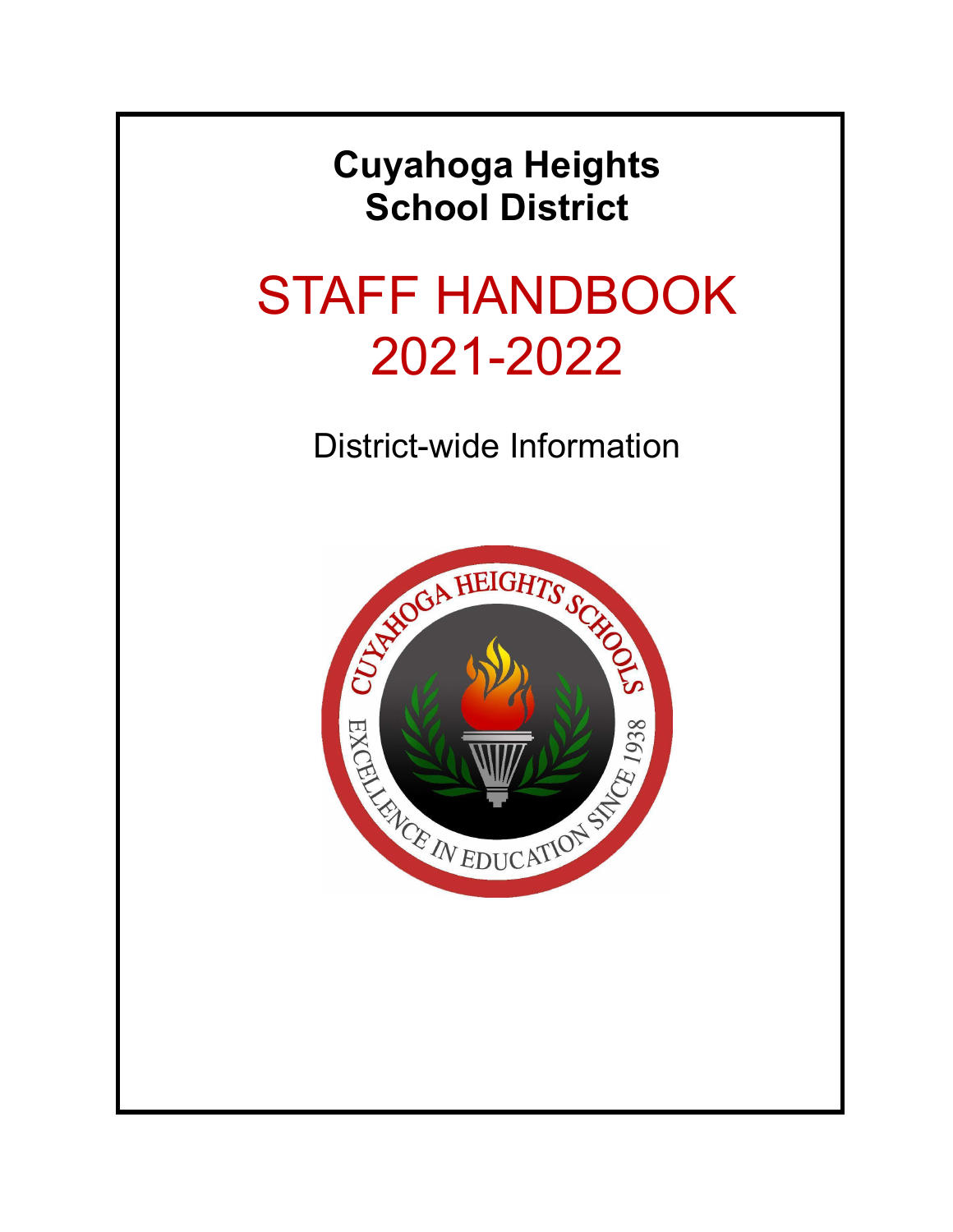# **BEST**

## **Building on Excellence and Success Together**

# *Mission*

The mission of the Cuyahoga Heights Schools is to provide a safe, secure, and nurturing learning environment that graduates students who are college and career ready, are critical thinkers, are culturally aware, and are prepared to be successful citizens of the 21st century.

## *Vision*

Empowering students to reach new HEIGHTS.

# *Beliefs*

We believe that each student can learn and achieve, has different needs that must be met, will graduate college and career ready, and will be prepared to be successful and contributing citizens.

We believe that each student can learn and achieve, has different needs that must be met, will graduate college and career ready, and will be prepared to be successful and contributing citizens.

We believe that instructional and support staff must appreciate and understand the needs of each student while being masters of their fields of study.

We believe that District leadership must demonstrate the vision, guidance, and ability to overcome the challenges of successfully educating each student.

We believe that our schools are the heart and foundation of our communities: Brooklyn Heights, Cuyahoga Heights, and Valley View.

We believe that we should increase and enhance our local business partnerships to mutually share insights, internships, and resources.

We believe that 21st century knowledge and use of technology is an essential life skill in school, at home, and in the workplace.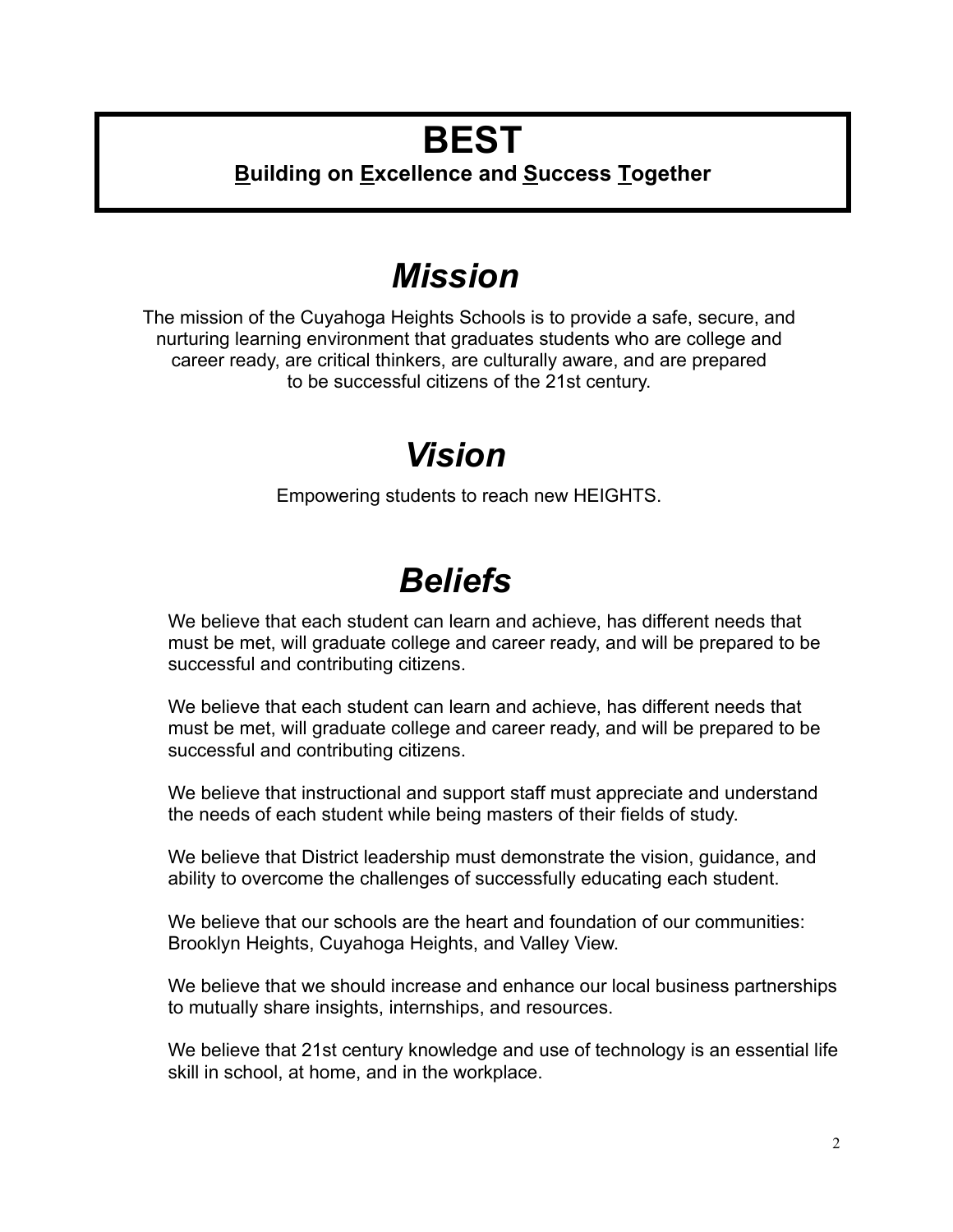## **DISTRICT EMPLOYEE INFORMATION**

This handbook is designed to provide guidance to assist our employees in navigating the many functions of our School District. This is a working document and will be modified as necessary.

#### **A. Employee Payroll Deductions, COBRA, Physical Exams, Certification Procedures, Continuing Contract (Tenure) Eligibility**

- **1.** The Treasurer of the Board of Education will deduct from the payroll the following:
	- a. Employee's Retirement

See negotiated agreement for details.

b. Withholding Tax – Federal

All staff members are requested to file a new copy of the United States Internal Revenue Withholding Tax Form W4, if they have **any changes since filing the previous form.** Changes affecting federal withholding tax are: dependents, births, marriage, death, and a financial change for the individual.

c. Medicare Tax

**1.45%** of salary deducted for Medicare for all employees hired after March 31, 1986.

d. Ohio State Income Tax

Form IT4 must be filed after your initial hire only if you have any changes in your withholding status.

e. Cuyahoga Heights Village Income Tax — **2.5%**

Each employee who does not reside in Cuyahoga Heights should check income tax requirements of his/her own individual community as they may have an additional tax obligation.

f. Credit Union

(Employee Choice) Changes for Credit Union deductions can be made at any time during the year. Contact Emerald Community Credit Union at 216-581-5581.

g. Direct Deposit of Payroll Checks

Direct deposit is **required for all staff**. Notifications are emailed to school email address.

h. Tax Sheltered Annuities [Contact the Treasurer's Office for further information.]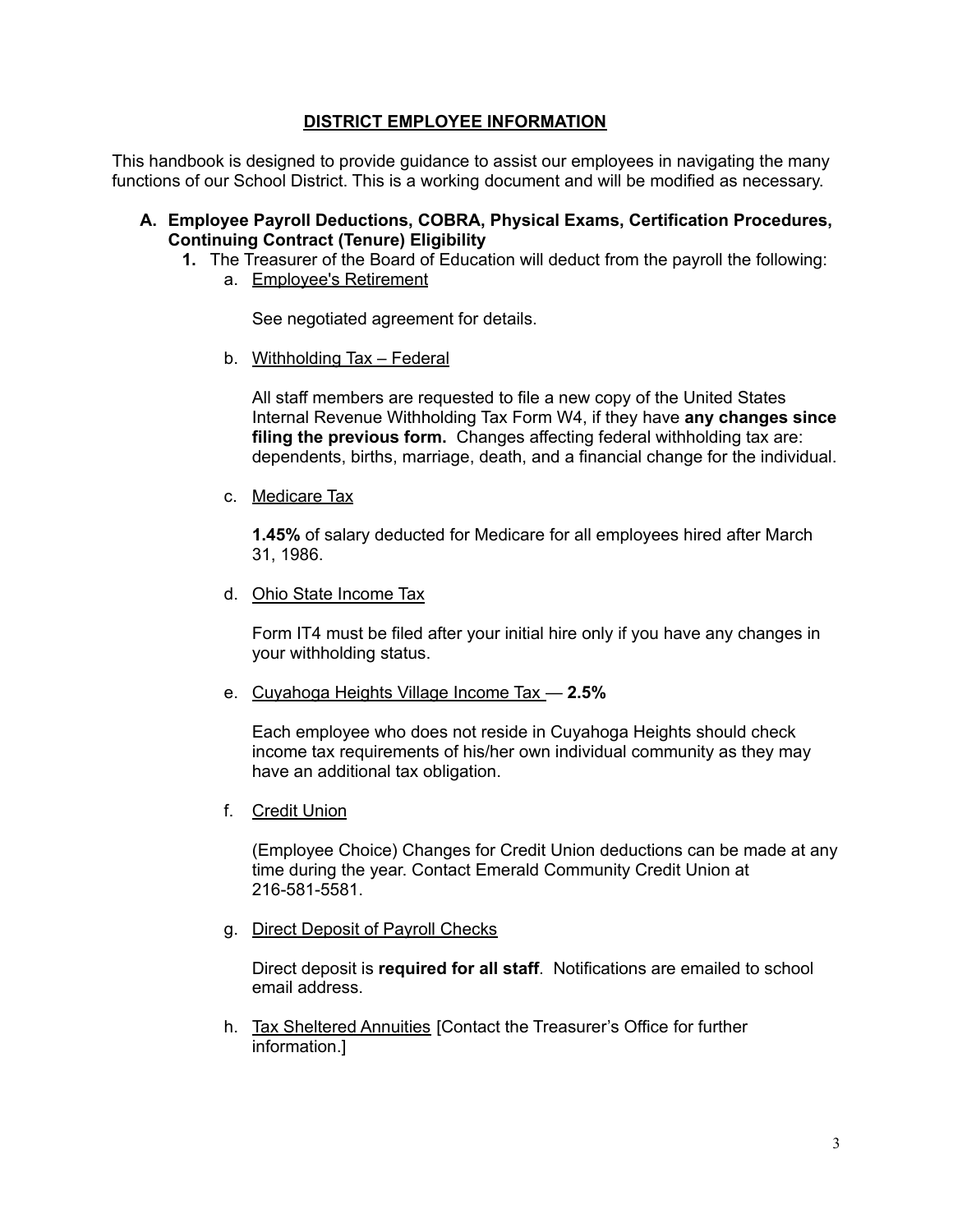**2.** COBRA (Consolidated Omnibus Budget Reconciliation Act of 1986)

Upon loss of benefits for qualifying reasons, federal law requires the Board of Education to give you and your dependents the opportunity to receive the same options for health care benefits that you currently have at the group rate. The employee or dependent is responsible for the total monthly premium plus 2% administrative costs, payable before the 1st day of each month. [Contact the Treasurer's Office for further details.]

**3.** Injury on the Job

Medical costs incurred from injuries on the job are covered by Ohio Workers' Compensation. Please report the incident to your Building Principal or supervisor immediately and complete an injury/accident form. These forms are in your Building Principal's Office, the Treasurer's Office, and the Superintendent's Office.

If you are sent to a hospital or visit a physician's office, you must inform the provider that it is a Workers' Compensation claim.

**4.** Teacher Licensure

It is the responsibility of each teacher to make sure that he or she is properly licensed to teach the subjects included in his/her teaching assignment. Refer licensure questions to the Superintendent's Secretary or a member of the Local Professional Development Committee. All teachers must develop and implement an **Individual Professional Development Plan (IPDP). It is suggested that applications for renewal of teaching licenses be made early—up to 6 months in advance.** The original teaching license and transcripts must be filed with the Treasurer.

Note: Effective January 1, 2014, all licensure applications **must be completed online via the OHID site**. Per our LPDC, the following items should be completed before beginning the online renewal process:

- Have a current and approved IPDP.
- Have all relevant coursework submitted, documented and approved online.
- Create an OHID account and have log-in information to access your OHID account.
- Have a current fingerprint check.
- Have a credit card available for online payment.

The State Auditor has required Boards of Education to adhere to the following O.R.C. 3319.30 and 3319.36:

● Renewal License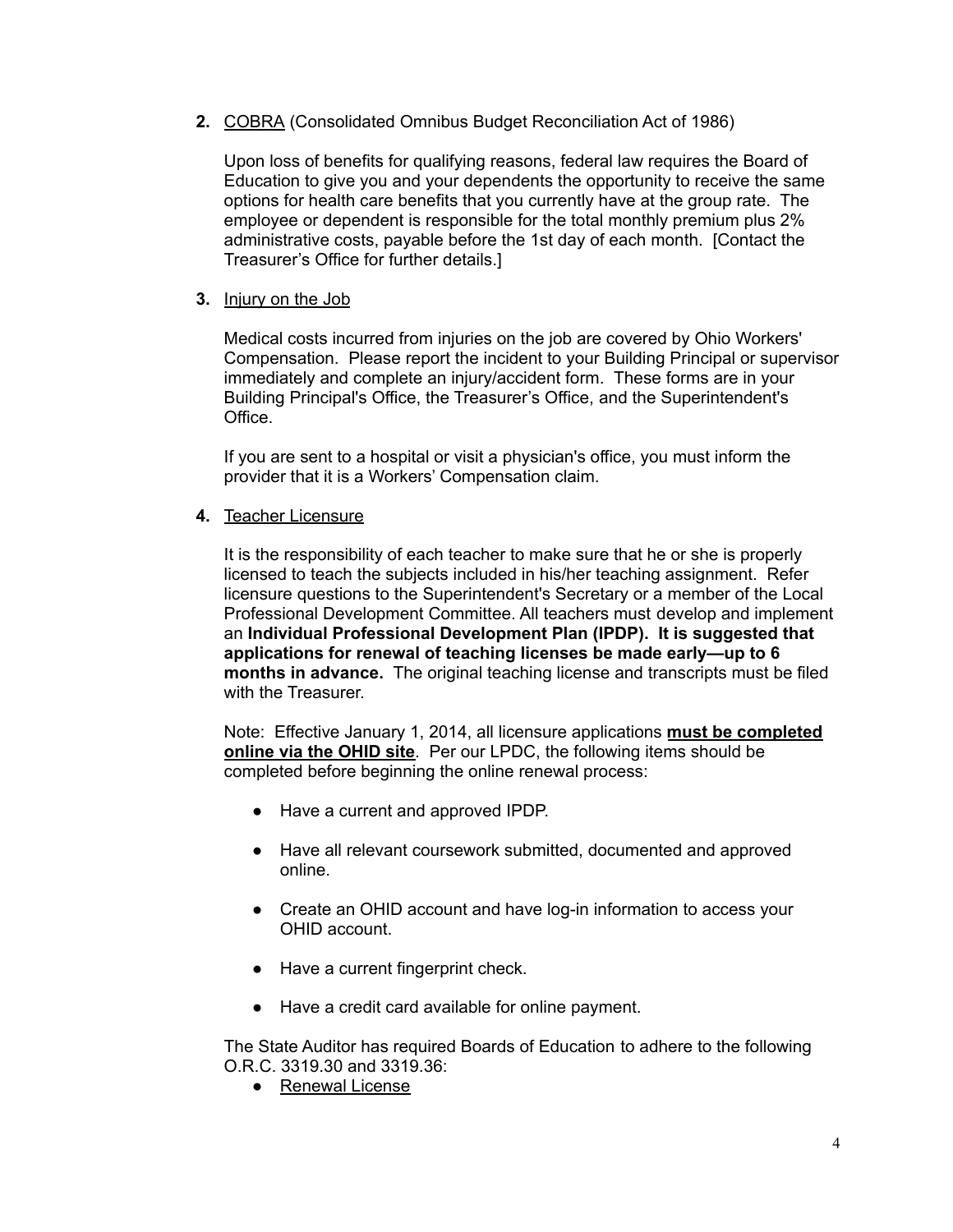Teachers **cannot be paid** without a current license on file with the Treasurer, if the license is a **renewal** under which the teacher is teaching.

• First License (for new teachers)

A teacher **may be paid** without a license being filed with the Treasurer for up to 60 days, if an application for the license has been initiated with the State Department of Education and if this is the teacher's **initial employment**.

## **5. Continuing Contract (Tenure)**

A continuing contract may be entered into by the Board of Education with a teacher who:

- a. holds an Ohio professional or permanent certificate or license (resident educator license not applicable);
- b. has taught three years in the District or served for two years in the District after have attained continuing contract status elsewhere; and
- c. has a Master's degree or Bachelor's degree with 30 semester hours.

Teachers who will meet all legal qualifications and will become eligible for a continuing contract before the first regular Board meeting in May should:

- a. send letter to the Building Principal/supervisor and Superintendent by September 15, indicating their eligibility for tenure by the first Board meeting in May that school year; and
- b. submit to the Superintendent's Office the following items as soon as possible:
	- i. copy of professional educator license (resident educator license not applicable); and
	- ii. letter indicating fulfillment of educational requirements of Master's degree or BA+30, with official transcripts attached, indicating the applicable coursework and receipt of a Master's degree.

For more specific details regarding educational requirements for both educator licenses issued prior to January 1, 2011, or after January 1, 2011, contact the Superintendent's Office.

## **B. Association Dues; Contributions; Health Benefits; Sick Leave Bank; Staff Leaves; Absences; and Salary Information**

Please refer to the negotiated agreement for information concerning these topics.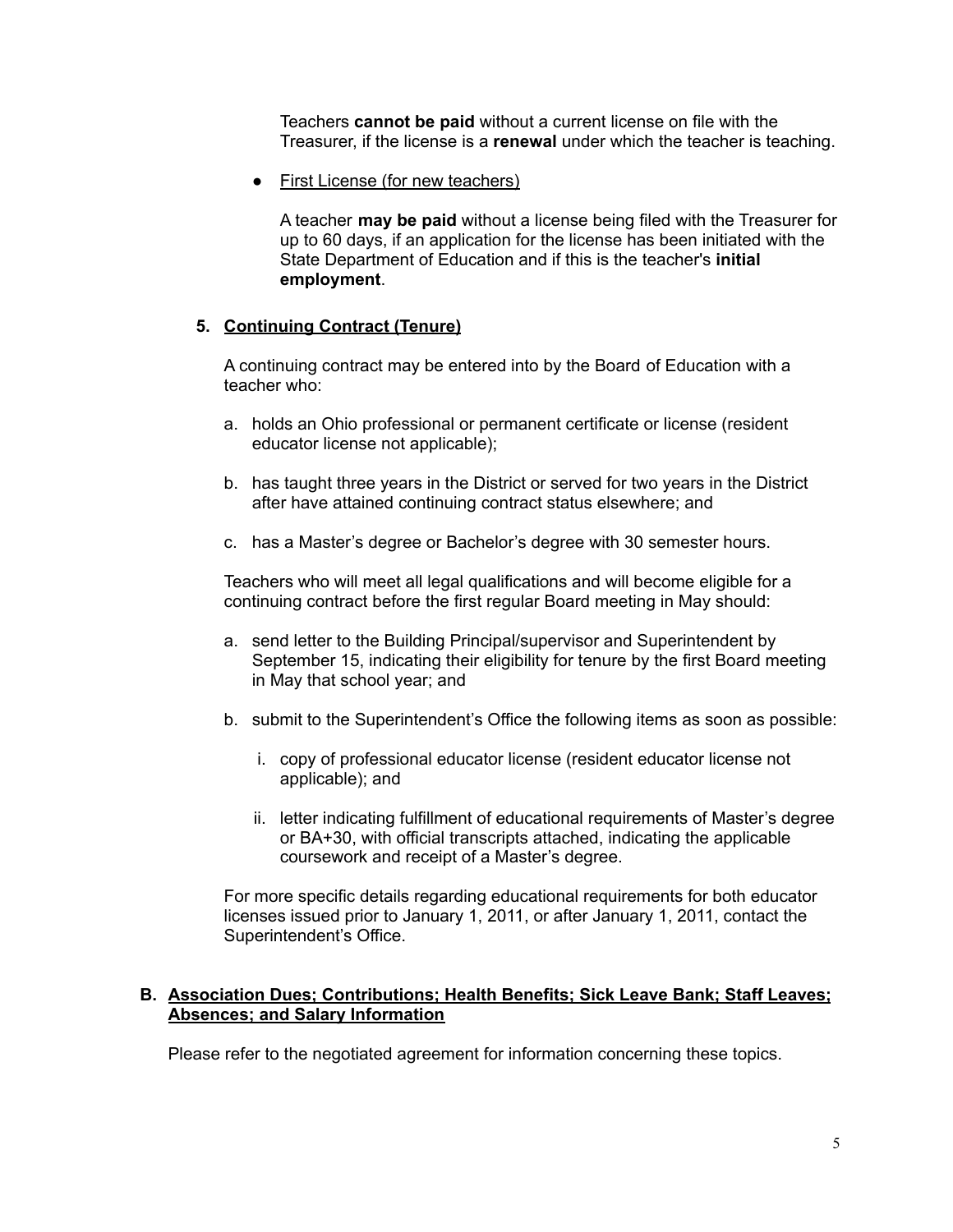## **C. Teachers' Hours**

The scheduled work day shall be seven (7) hours and thirty (30) minutes starting at 7:15 a.m. and ending at 2:45 p.m. in the High School and Middle School. The scheduled work day in the Elementary School begins at 8:05 a.m. and ends at 3:35 p.m.

## **D. Teacher Visitations, Conventions, and Conferences**

Professional staff members are permitted to attend professional meetings that contribute to the educational program. Refer to your current negotiated agreement for the annual allowable reimbursement amounts. In order to regulate attendance at these meetings, the following procedure shall be used:

- 1. Application forms to teacher conventions or conferences can be found on the school website under the Treasurer Department/forms. Submit the form to the Building Principal and Assistant Superintendent for approval. The Superintendent, at his discretion, shall have authority to grant such requests without loss of pay, with loss of pay equivalent to the wages paid a substitute teacher, or with full loss of pay.
- 2. Definite understanding concerning the nature and conditions of the absence must be determined before the staff member leaves to attend such meetings.
- 3. Turn in the completed Application form and all supporting documents to the Treasurer's Department to initiate a requisition. Once approved, you will receive an email copy of your Purchase Order (PO) and can proceed with registering and making your travel arrangements. Do not use a booking site (like Expedia or Travelocity) that does not allow cancellations. Book directly with the hotel, rental car agency or airline. Do not exceed the expense amount approved on your Purchase Order.
- 4. In the case of each approved professional leave, the teacher will be reimbursed for the actual cost of registration fees, meals, transportation, conference materials (upon proof of original, itemized receipts), if listed on the approved Purchase Order. Refer to the negotiated agreement for further information.
- 5. After reserving your lodging arrangements, contact the Treasurer's Department to have the charges moved to the school credit card.

Teachers will be expected to share information with appropriate staff, as outlined by the respective Building Principal.

Officers or delegates to state or national professional association meetings may be excused to attend such meetings. Teachers may be excused to visit other schools when properly cleared by the Superintendent.

For reimbursement of conference expenses, fill out and submit the Professional Conference Expense Form to the Treasurer's Office with original, itemized receipts.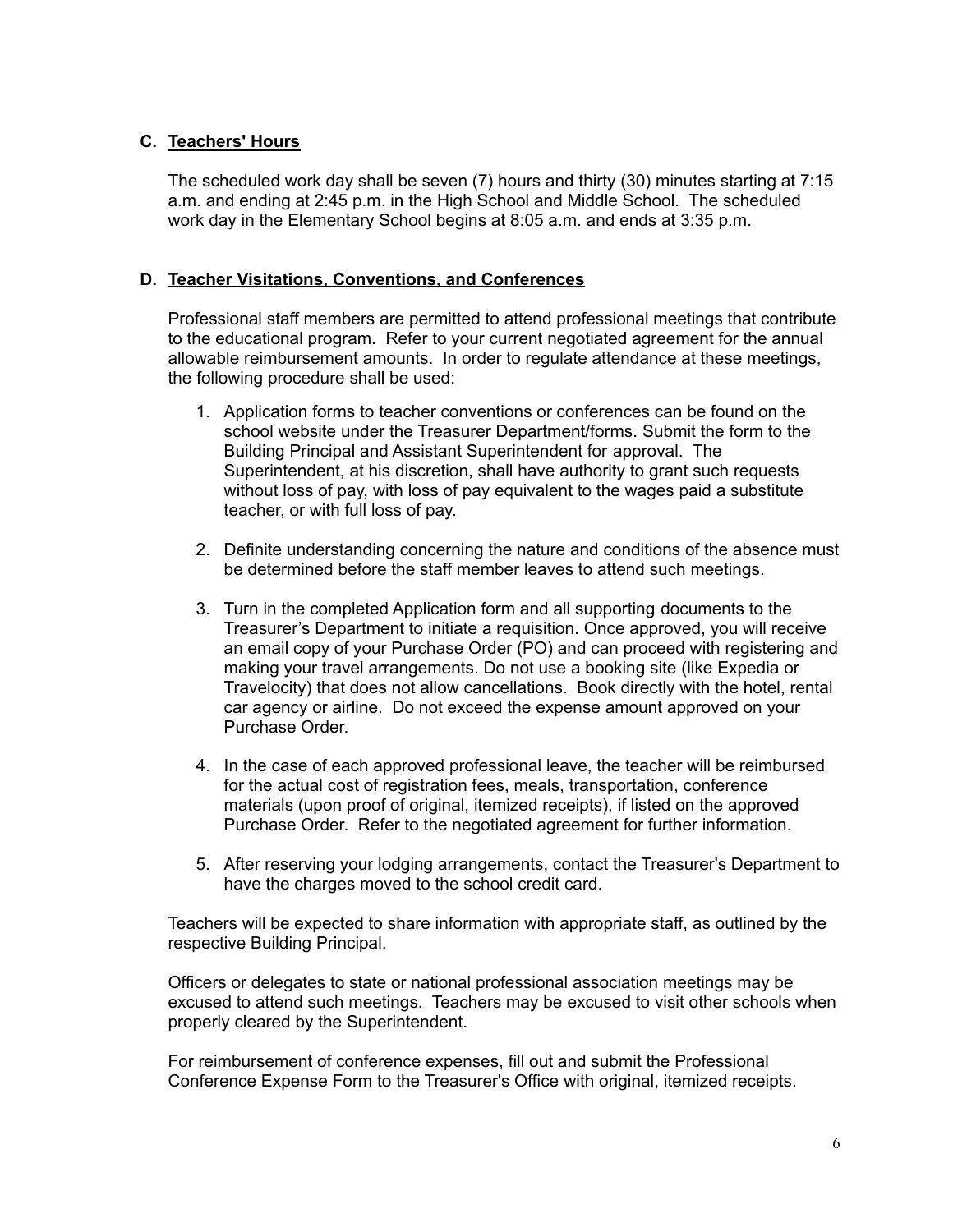## **E. Staff Attendance at Funerals**

In the event of the death of a CHS employee's spouse, child, or parent, or a CHS student or former student, one to three "volunteer" staff members may be designated to represent the school at the funeral. A teacher committee or CHAT/CHASE designee will designate (with the Building Principal's approval) who may attend. Faculty members who are not "designated" and choose to attend the funeral will be charged with personal leave.

## **F. Staff Members' Children Visiting CHS**

Unless a staff member's child actually attends school here on a daily basis**, employees should not bring their children to school during the workday.** If an emergency exists, permission from the Building Principal must be secured prior to the visit.

## **G. Technology Supplies & Equipment**

All teachers who purchase or order technology software, supplies, or equipment must work in cooperation with the Director of IT. Equipment must be delivered to the Technology Department to be inventoried and tagged before delivery to the appropriate party. Software must be approved prior to purchase to ensure compatibility, alignment to district/building goals, and privacy of student data.

## **H. Purchasing and Payment Procedures**

## *Purchasing Procedures***:**

- 1. A Purchase Order must be generated and signed by the Treasurer **before** an order is placed, a service is performed, or a repair is made.
- 2. In accordance with Ohio Revised Code, materials, supplies, equipment or services cannot be ordered unless a Purchase Order has been approved and signed by the Treasurer. **Do not place an order until AFTER you have received a Purchase Order, signed by the Treasurer, validating that the appropriate funds are available.**
- 3. Please adhere to the purchasing and payment guidelines listed below:

## **FOR STANDARD PURCHASES:**

- a. Complete a requisition form, including a description of the requested purchase, the proper account code, and a written estimate, when possible. Make sure to include shipping and handling. Avoid guessing – contact the vendor directly to determine the total cost of your purchase.
- b. If you have a **single item** purchase **greater than \$3,000**, please fill out a Quote Sheet Form and attach three (3) price quotations to your requisition.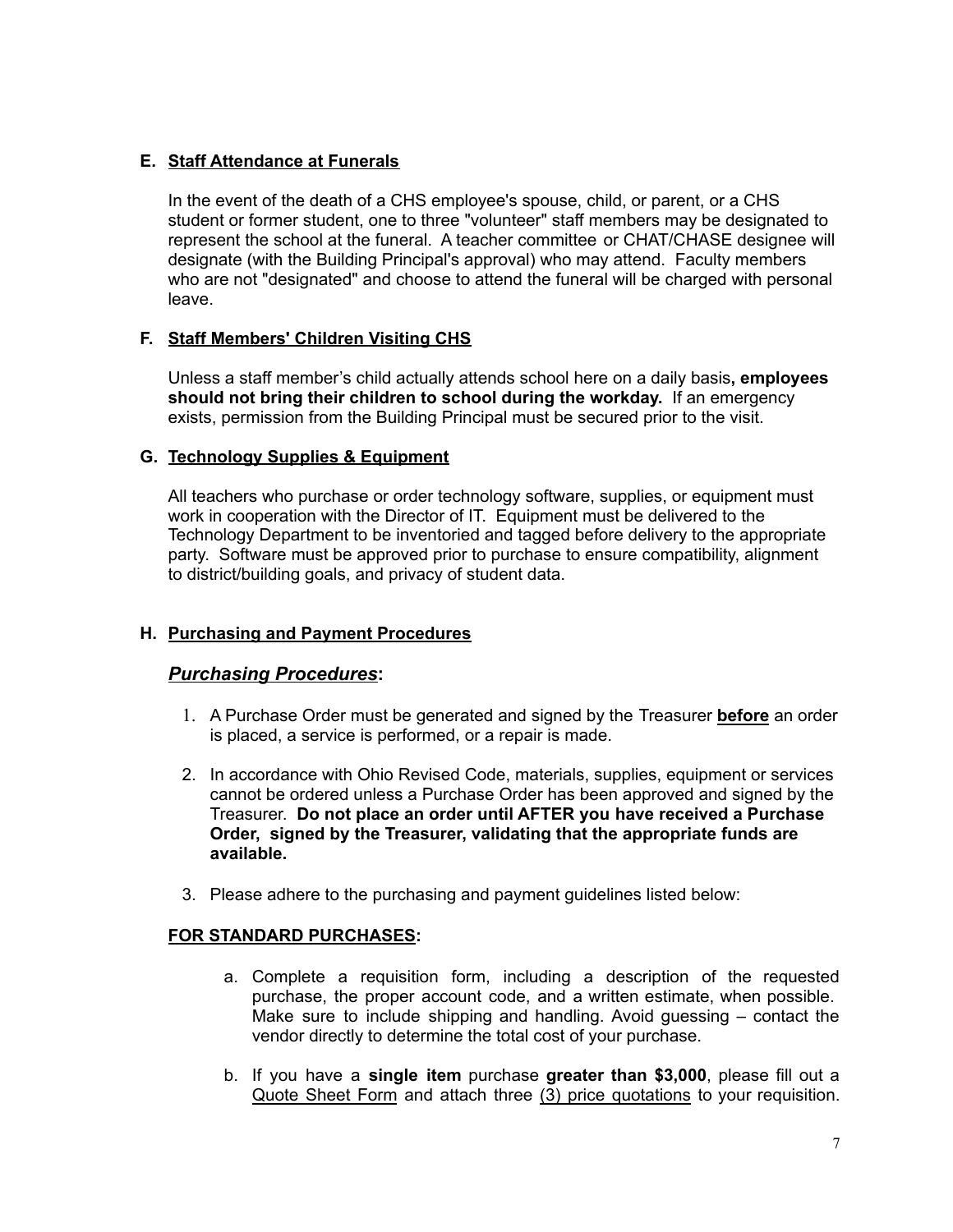Checkmark which quoted price you are selecting. If the selected quote is not the least expensive quote, list the reason you are choosing it.

- c. Include the vendor's email address and/or fax number on the requisition. Checkmark which method you would like the order to be placed and if you want the attachments sent to the vendor with the Purchase Order.
- d. Turn in your requisition and any supporting documentation to your Building Secretary. (All Athletic Department requisitions should be turned into the Athletic Secretary). He/She will submit your requisition electronically for approval. Once your supervisors and the Treasurer approve your requisition, you will receive an email copy of your Purchase Order.
- e. *NOTE*: If you are using a **new vendor** (and your total purchase is **\$2,500 or** less) request a W-9 from the vendor, fill out a New Vendor Form and attach both to your requisition. Your Building Secretary will forward both to the Treasurer's Department. Once the vendor is checked and added to the system, the Building Secretary will be able to enter your requisition electronically.
- f. **Once you receive a Purchase Order, you can make your purchase.** You are ultimately responsible for placing your order. Even if you selected to have the Purchase Order emailed or faxed to the vendor to place the order electronically, you should contact the vendor to make sure the order is being processed as you intended.

#### **FOR NON-STANDARD PURCHASES:**

- a. If you are using **a new vendor** for a purchase **greater than \$2,500** OR if you are using an approved vendor for a purchase **greater than \$5,000**, OR if **a contract is involved** and needs a signature - please plan on additional processing time. These requisitions require approval of the Board of Education.
- b. For **new vendors** with a purchase total **greater than \$2500** Request a W-9 from the vendor, fill out a New Vendor Form, fill out a requisition, and send all three to the Assistant Treasurer and Treasurer to add to the next Board Agenda for approval. After Board approval, the Treasurer's Department will process your requisition electronically, and you will receive an email copy of your Purchase Order.
- c. For already **approved vendors** with a purchase total **greater than \$5,000**, have your Building Secretary submit your requisition as usual. When the Treasurer receives it electronically to approve, he will add it to the next Board Agenda. After Board approval, the Treasurer's Department will process your requisition electronically, and you will receive an email copy of your Purchase Order.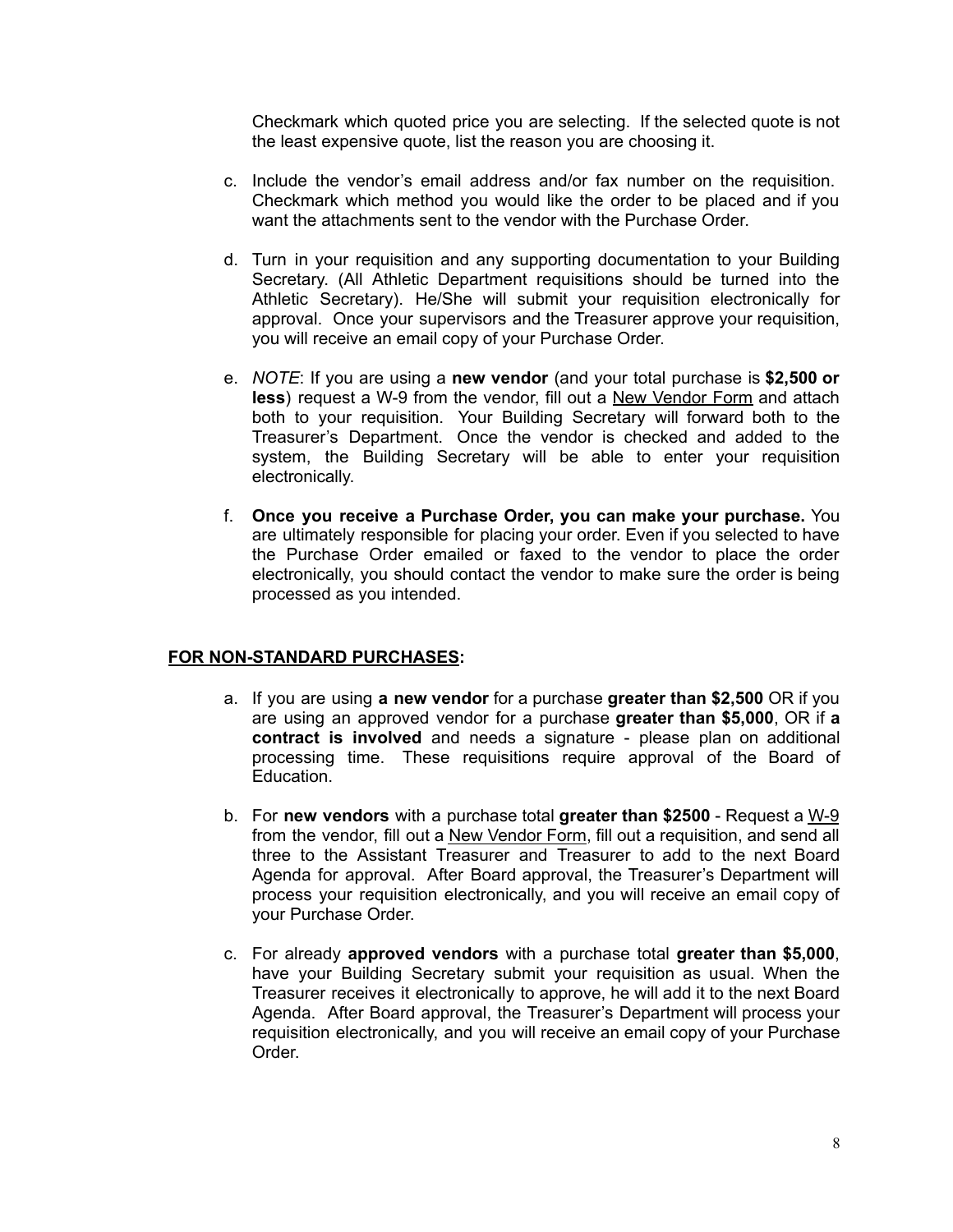- d. **Never sign a vendor agreement or contract.** If a **contract** needing a signature is involved, ask your Building Secretary to print you a copy of your submitted requisition so that you can give the requisition and the contract to your Building Administrator. Your Building Administrator will review your contract and requisition and submit them to the **Administrative Assistant to the Superintendent** to add to the next Board Agenda. Once your requisition is approved, the Treasurer will convert it to a Purchase Order, and you will automatically receive an email copy. The Treasurer will also send you a copy of your signed contract, so you can forward it to the vendor.
- e. **Never set up a payment portal on behalf of the school or set a ticket price.** Contact the Treasurer's Department if you have questions on how to set up a streaming event or online sales, for example, or if you need to know what ticket price the Board has approved for your specific event..

#### **FOR PROFESSIONAL CONFERENCES & TUITION REIMBURSEMENT:**

- a. Fill out the Application For a Professional Conference Form or the applicable Tuition Form, instead of a requisition form, and turn in to the Treasurer's Department. The Treasurer's Department will submit an electronic requisition for approval. Once approved by your Supervisors and the Treasurer, you will automatically receive an email copy of the Purchase Order.
- b. If you are eligible for clock hours, fill out and turn in the Appendix C-1 form to your administrator, and they will forward the paperwork to payroll. However, if the training/professional development involves any expenses that will need to be paid/reimbursed, you still need to fill out the Application For a Professional Conference Form, as well.

#### *Receiving/Payment Procedures:*

- 4. For Payment an invoice, completed Registration Form, Receipt Reimbursement Form, Professional Conference Expense Form or Tuition Receipt and Grades must be submitted to the Treasurer's Department with the Purchase Order number listed. **The Purchase Order itself will not initiate payment**.
	- a. When the order is delivered, **two (2) people** (the orderer and another witness) must legibly sign the packing slip, verifying the items received match the items listed on the packing slip. If there is no packing slip, write down the vendor, Purchase Order number, type and quantity of items received and use that for your signatures. Your signature verifies you witnessed all items were delivered. **Never sign a packing slip without seeing all the items**. Note any shortages or items on backorder, then forward the signed packing slip to the Treasurer's Office. **Include the Purchase Order number** for the order.
	- b. All invoices must be sent from the vendor directly to the Treasurer's Department. If a vendor sends an invoice to you, tell them to send the invoice to the Treasurer's Department.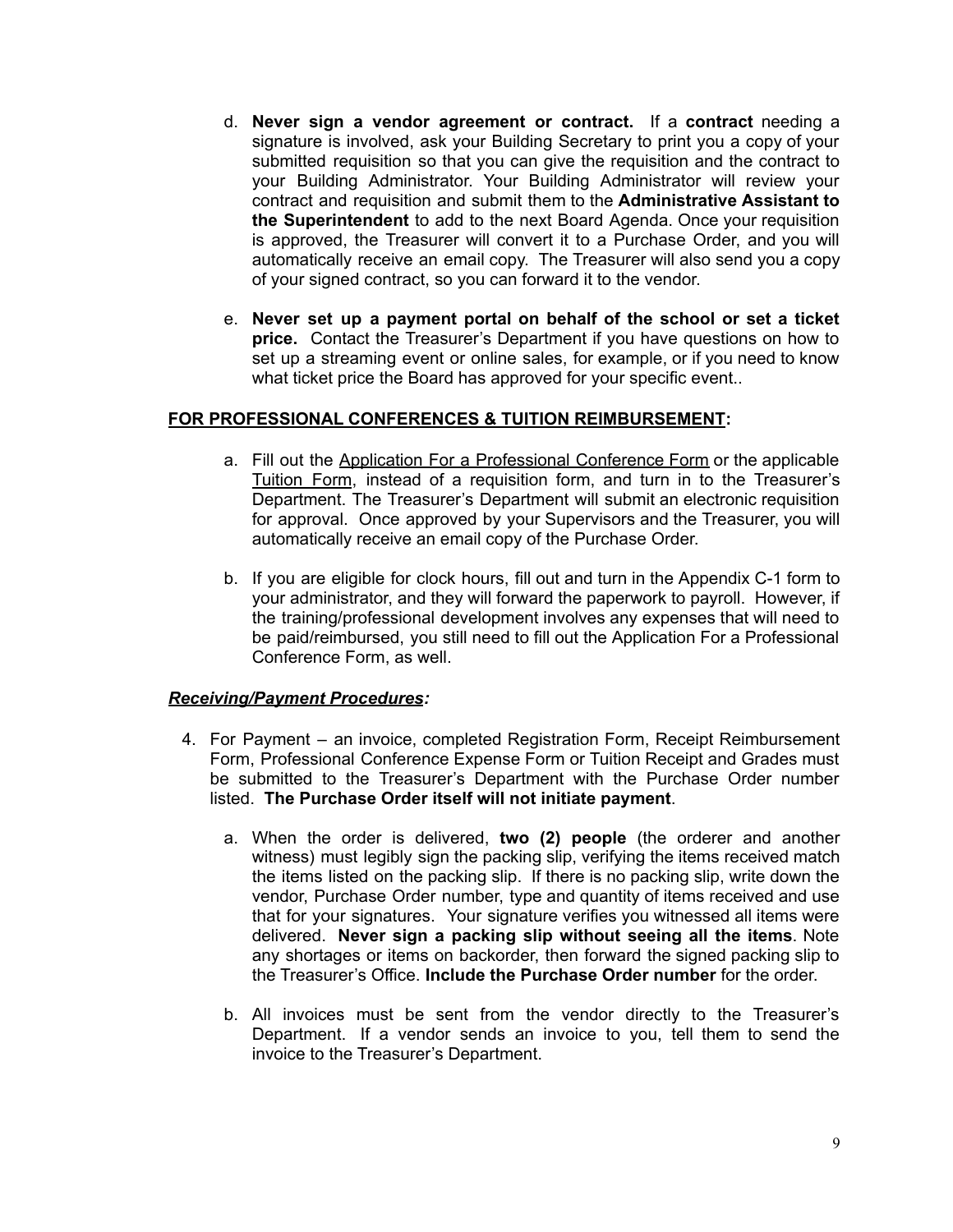- c. If you are turning in a **Professional Conference Expense Form**, only submit for the expenses that were approved and are listed on your Purchase Order. Turn in original, itemized receipts.
- d. If you are turning in your **Tuition Receipt and Grades**, make sure the receipt shows the **cost per class**, not just the overall charge for the semester.
- e. If you are requesting mileage reimbursement, please refer to the Treasurer's Department Administrative Guidelines for Travel/Mileage Reimbursement.
- f. Once the invoice is processed, you will receive a Notification Reminder email from SCVIEW to review and either approve or deny the invoice/payment. **Open the email** to review the payment, do not just click on the attachment.
- g. **Check that the payment amount and the vendor name are correct**. Then click on the attachment to see the full invoice and packing slip.
- h. Click on Approve or Deny.
- i. Your electronic approval means you are verifying the invoice is correct and that services were rendered or items were received to satisfaction and no items were returned.
- j. After you approve the invoice, it is automatically sent to your supervisor for a secondary approval.
- k. All checks will be mailed to the vendors.
- 5. Depositing Money

The District encourages all student fees and dues to be placed on the student's DASL/PaySchools account, which allows for online payments.

- a. Students/Parents who are paying fees in-person should take all **tuition payments to the Treasurer's Department**. No one should accept tuition payments, except for the Treasurer's Department.
- b. Students/Parents who are paying in person should take all other fee payments to their Building Secretary, who will credit their PaySchools account, issue them a receipt, and turn in the deposit bag to the Treasurer's Office. Teachers and other staff members should not accept any fee/dues payments.
- c. All deposit bags should be counted and signed by two (2) people.
- d. Deposit bags should be brought to the Treasurer's Office, within twenty-four (24) hours.
- e. As determined by the State Auditor, no checks will be accepted that are more than five (5) business days old or post-dated.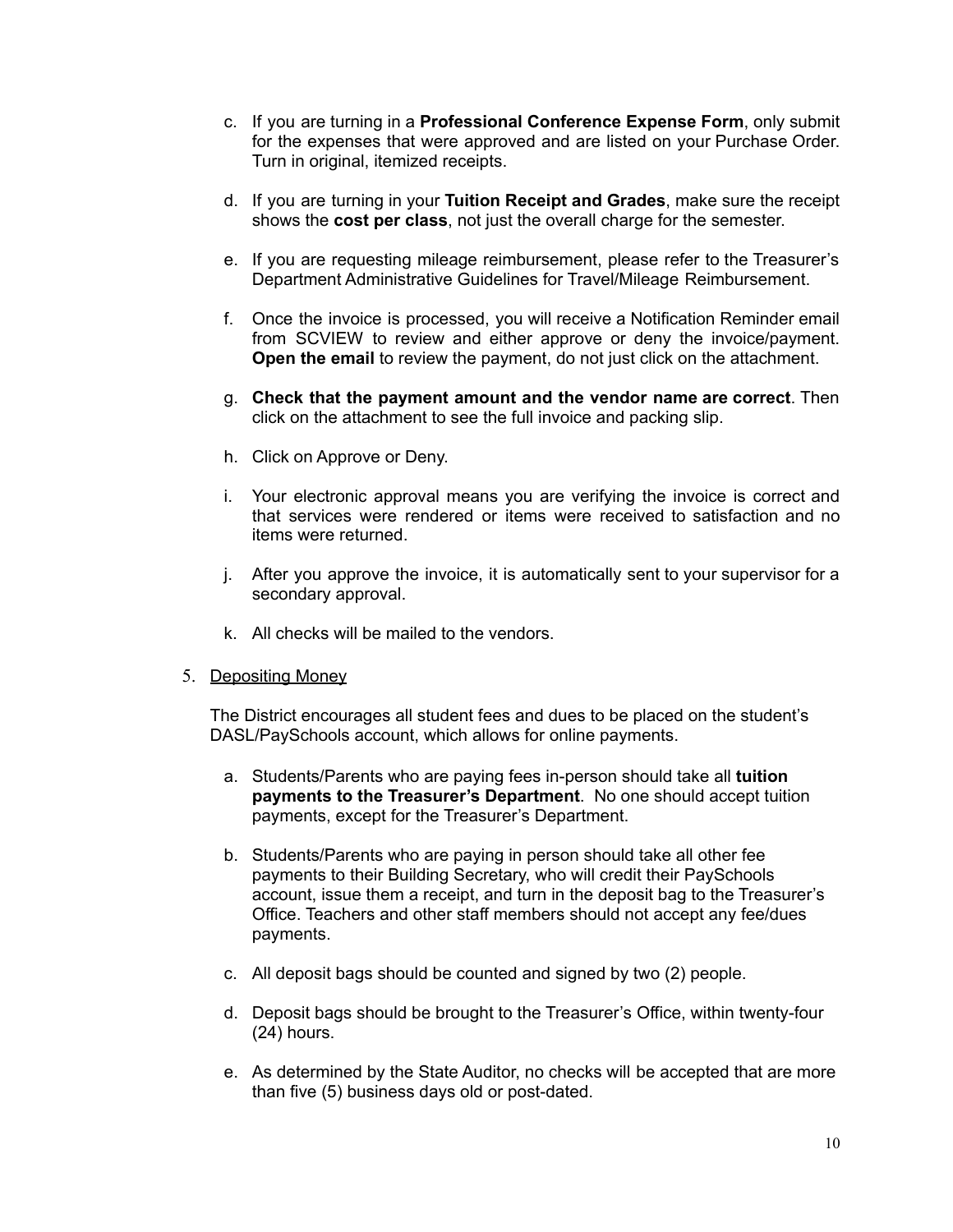## f. **Never leave cash or a deposit in anyone's mailbox.**

## 6. Activity Advisors

- a. Activity Advisors should work with their student group to fill out the Student Activity Purpose Statement and Budget Forecast and turn it in to their Building Principal by the required deadline for Board approval. This form must be filled out as accurately as possible so that the Treasurer knows how much money to budget for your activity account. List all expenses and revenues you expect to incur for each event including fundraisers and Prom deposits paid in advance, etc. Taking time to fill out the Sales Project Potential Forms for each event is the best way to accurately calculate expected revenues and expenses.
- b. Follow the Purchasing Procedures listed above for any expenses that will be incurred by the Student Activity Group.
- c. If payments for a fundraiser can be made online, contact the Athletic Director to set that up on the school's website through the District's online payment portal.
- d. If payments are being collected in-person, Activity Advisors should be sure that all sums of money belonging to school groups are deposited with the Treasurer within twenty-four (24) hours with a deposit form listing:
	- The name of the student activity group
	- The source of the deposit (e.g., fundraiser name, donor name, dues, etc.)
	- The group's account code
	- A list of each check number, dollar amount, and name on each check
	- The total check and cash amount being deposited.
- e. The individual Student Activity Treasurers should keep a careful accounting of the same, and the Student Activity Treasurers should be accompanied by the Activity Advisor when bringing deposits to the Treasurer's Department.
- f. All ticket sales for Prom or a school dance or play, etc. should be set-up online using the District's ticket payment portal, so please meet with the Athletic Director in advance to have him/her set-up your ticket sales online.

#### **Student activity funds are subject to a State Audit, so sponsors are responsible for being aware of the requirements for handling funds. Questions should be referred to the Treasurer's Office.**

7. Cooperative Group Purchasing

We are members of Group Purchasing for office and art supplies. Refer to the Ohio Schools Council Cooperative Purchasing website listing companies and items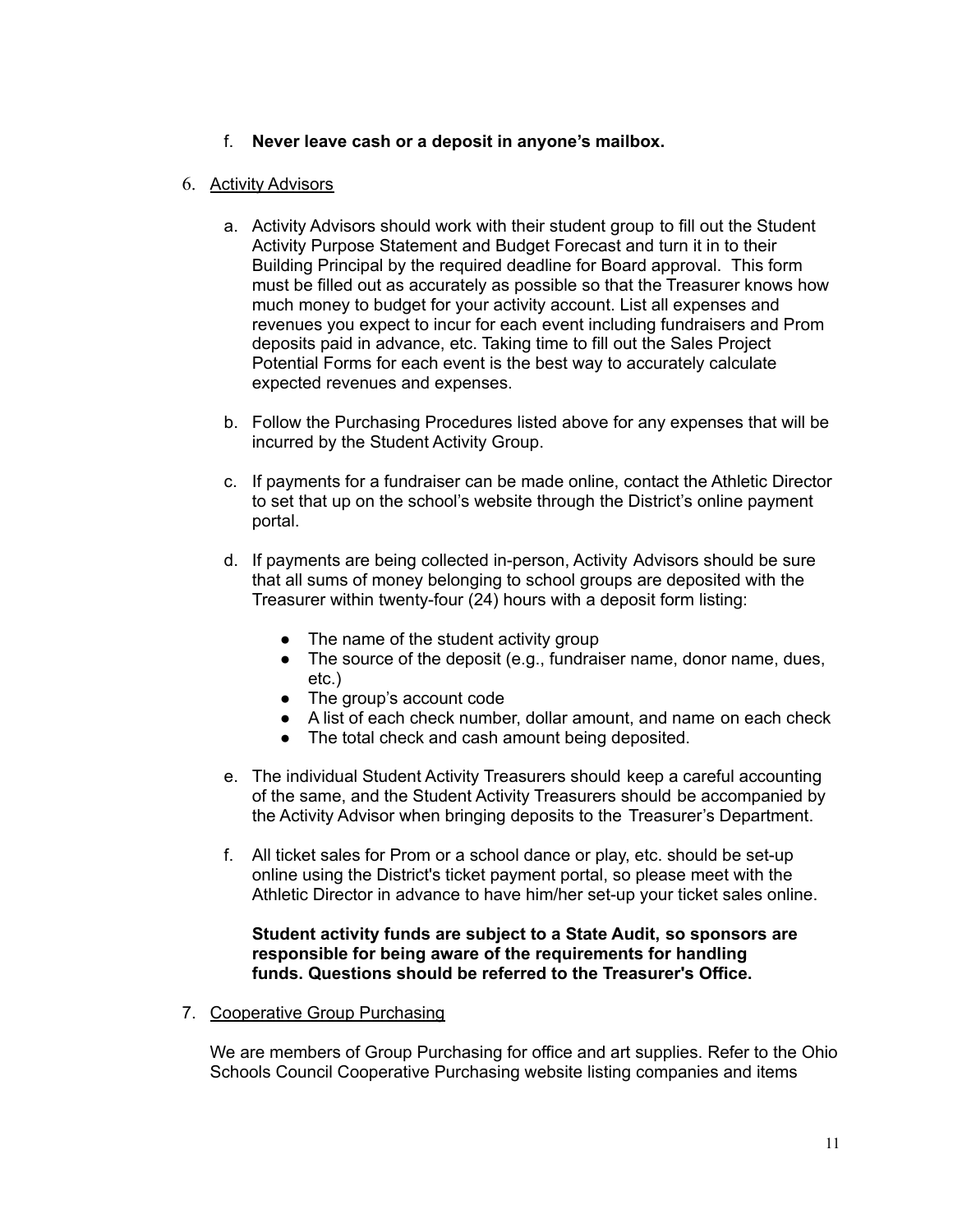involved. Refer to your Building Secretary for purchase of office supplies to utilize our central purchasing program.

8. Grants

As a representative of Cuyahoga Heights Schools, it is encouraged to apply for educational grants. All items purchased with grant money are intended to be used for the students enrolled in this District and are considered property of the District. These items will be stamped/tagged into the District inventory.

## **I. Acceptable Use Agreement**

It is the intent of the School District to provide staff with access to the District network, email, and the Internet, for educational purposes, as outlined in the school's Acceptable Use Agreement. Each employee must sign the acceptable use agreement in FinalForms, agreeing to follow the guidelines, for network access to be provided.

## **J. Parent-Teacher Organization**

Regular general meetings as well as executive board meetings are held periodically throughout the school year. The PTO's monthly newsletter announcing dates and topics of meetings are distributed to all PTO Members and copies are also available in the building offices. Teachers are strongly encouraged to attend PTO meetings.

## **K. Extra Duty Assignment**

Teachers who have an extra duty assignment outside the regular school day may leave the building immediately after buses depart after notifying the office on that day. Examples of these extra duty assignments are the following: athletic activities, orientation programs, open houses, PTO introduction to teachers, plays, and concerts.

## **L. Home Instruction**

Home instruction shall be done by a certified teacher upon approval of the Superintendent.

- 1. The work must meet the standards of the State Department of Education and be done under the supervision of the local Superintendent.
- 2. A written plan is developed for students who are physically unable to attend school for ten (10) or more school days.

## **M. School Closing Announcement Plan**

The information below describes the school closing plan to be used in the event such action becomes necessary due to severe weather or for other emergency reasons.

The following are pertinent points of the plan to be followed:

1. The Superintendent or designee will make a call to the School Alert System to give our code number and school closing information for relay to TV and radio stations.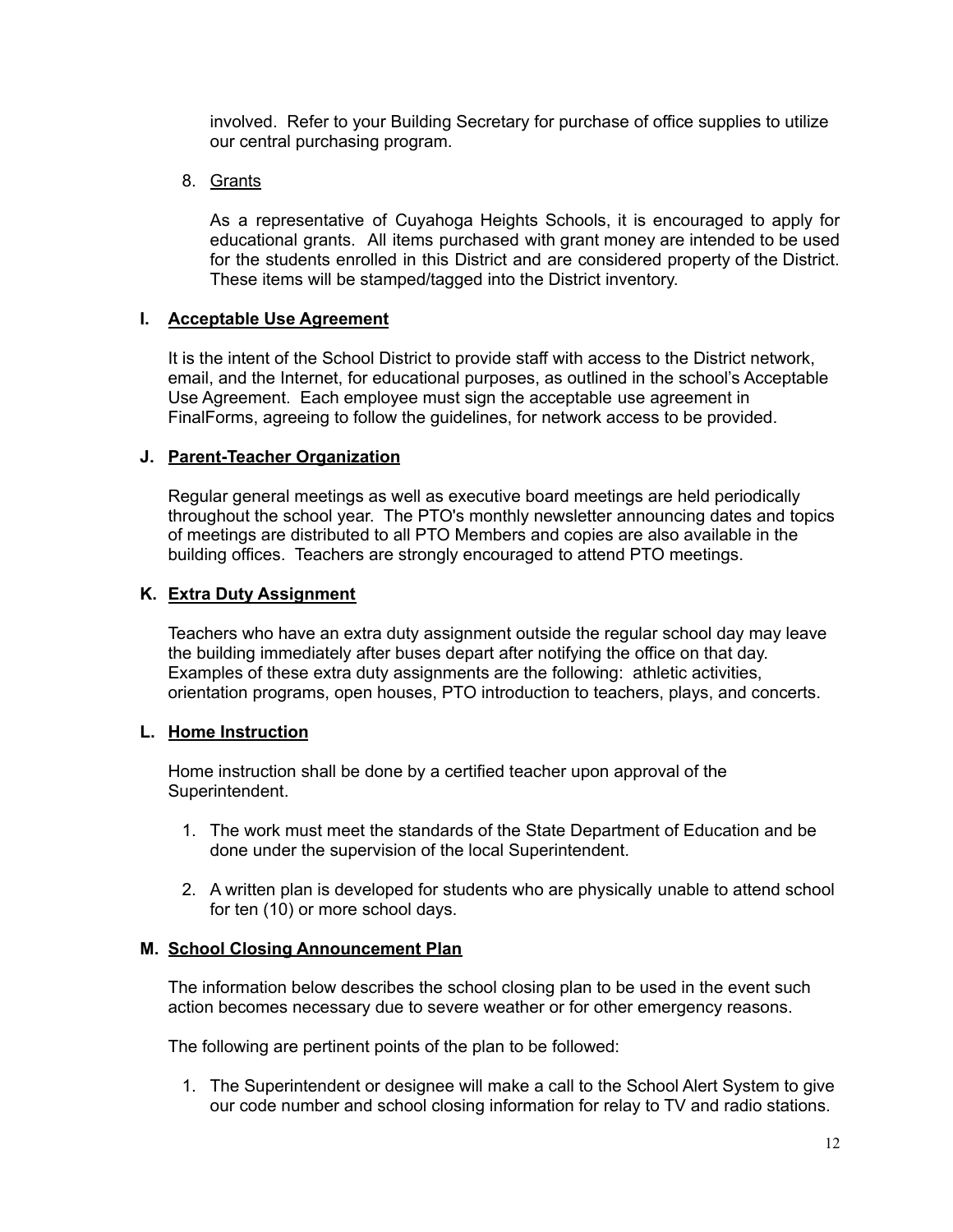- 2. SCHOOLS NOT ANNOUNCED AS CLOSED MUST BE PRESUMED TO BE OPEN. PARENTS AND STUDENTS MUST UNDERSTAND THIS FACT.
- 3. If school is going to be closed due to inclement weather or if there needs to be an early dismissal, all staff and parents will be first notified by our emergency notification system. It is important that you notify your Building Principal's Office if a phone number needs to be added or removed from our system.
- 4. Parents, students, and staff are also urged to listen to radio and TV stations for accurate information about school closings. Parents and staff may visit our school website's home page, social media and news apps for closing information.

#### **N. Maintenance and School Improvement**

Teachers are urged to be aware of needed repairs and areas in need of refurbishing. We ask that you submit a "Maintenance Request" form when maintenance is required.

Our Maintenance Staff is proud of these buildings; therefore, do all you can do to help them in keeping equipment and facilities in top condition.

With regard to major and/or summer maintenance projects, teachers are directed to work with their Building Principal rather than directly with the custodians. We have established a procedure to report all major repairs in writing from employee to Building Principal to the building custodian or the Maintenance Supervisor.

## **O. Asbestos Notification Notice**

Every three years, Cuyahoga Heights Schools is required to be re-inspected to determine if any known or suspected containing building materials (ACBM) have changed and to make recommendations on managing the ACBM. All buildings in the Cuyahoga Heights School District have been inspected for asbestos and suspected materials have been sampled to be tested and rated according to conditions and potential hazards. A copy of the asbestos management plan and inspection reports are located in the Superintendent's Office and can be reviewed upon request.

## **P. Security System**

A reminder to all Cuyahoga Heights School employees that our buildings are covered by security control systems. If you would like to request a Key Fob for door access, contact the Technology Department by emailing *support@cuyhts.org*. Locations of entrances that have Key Fob access are: HS, MS, and ES main front doors, HS and ES back doors, and the HS library door. All Key Fobs should be turned in with the teacher's classroom keys at the end of the year.

The hours that the protection system will be in operation are from 10:30 p.m. to 6:00 a.m. daily except weekends. If you attempt and/or enter the buildings during this time, the police are automatically called to the premises. Key Fobs can access the buildings during the following hours: Weekdays – HS/MS: 6:00 a.m. to 8:00 p.m.; ES: 7:00 a.m. to 8:00 p.m. Key Fob access the buildings on Saturdays: 7:00 a.m. to 3:30 p.m. (during the school year). A custodian will be on duty on Saturdays from September through May;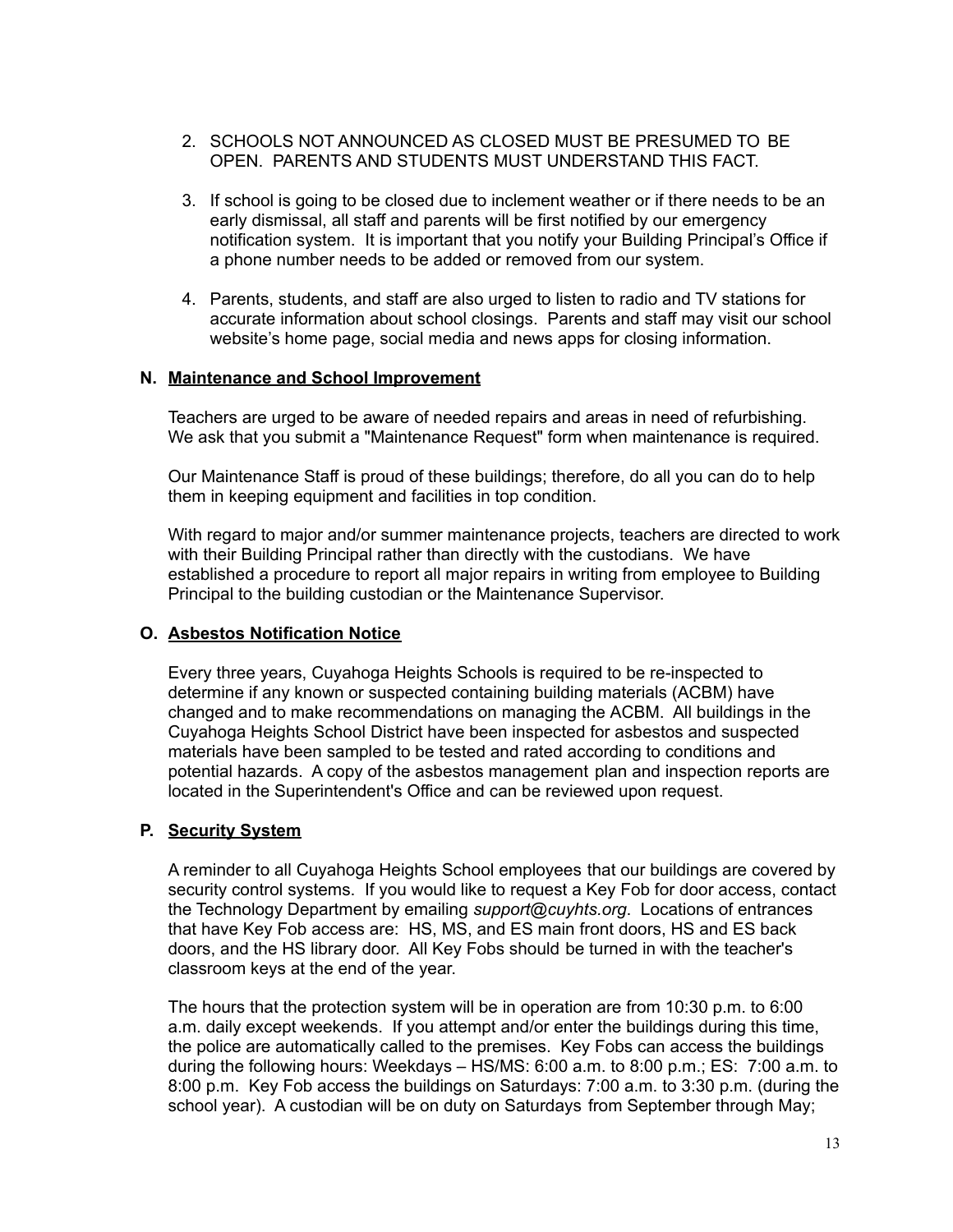otherwise the security program will be in operation until 6:00 a.m., Monday morning, at which time the school will return to regular schedule. Advisors in charge of student activities and programs will be required to do some long range planning to avoid conflict with the security system, both on weekends and after the 10:30 p.m. security hour.

The basic objective of the security system is to "deter, detect, and prevent acts of vandalism, burglary, and fire." In the event of an incident, your building supervisor must be notified before video footage can be reviewed. To avoid any embarrassing situations, we are requesting all personnel to refrain from entering the building during the hours that the security system is in operation.

Surveillance cameras are installed throughout the School District as part of our District Safety Plan. Video recordings are stored for a short period of time. Release of video recordings is done on a limited basis and any request for footage must be approved by administration.

## **Q. Auditor of State Fraud Reporting System**

If you suspect fraud, waste or misuse of taxpayer funds, report it at [www.fraudohio.com](http://www.fraudohio.com) or call 1-800-FRAUD OH (1-866-372-8364). Additional information can be found on the State Auditor's website: [www.auditor.state.oh.us](http://www.auditor.state.oh.us).

## **R. SAFE Helpline**

The District has contracted with "Speak Up, Save Lives" to provide a safety tip line for anyone to report concerns or suspicious issues, or bullying. The helpline will also provide 24/7 live crisis counseling. The helpline will provide our students, parents, and staff the opportunity to report concerns anonymously, which will be reported immediately by Safer Schools Ohio to our administrators to address. The helpline number is 1-844-723-3764 / 1-844-SAFEROH.

## **TEACHERS' GENERAL RULES AND REGULATIONS**

## **A. Guidelines for Grading**

The following system of grading should be used in awarding student grades:

- 1. The achievement mark in any subject should represent the most professional estimate by the teacher of the achievement of the individual in the subject as related to his/her group and his/her individual native ability.
- 2. IF A STUDENT IS FAILING, PARENTS MUST BE CALLED BY THE CLASSROOM TEACHER. The teacher must maintain documentation of all student failure calls.

## **B. Working in Classrooms**

Classroom teachers are to be in their respective rooms when the first students arrive.

## **C. Canceling Classes**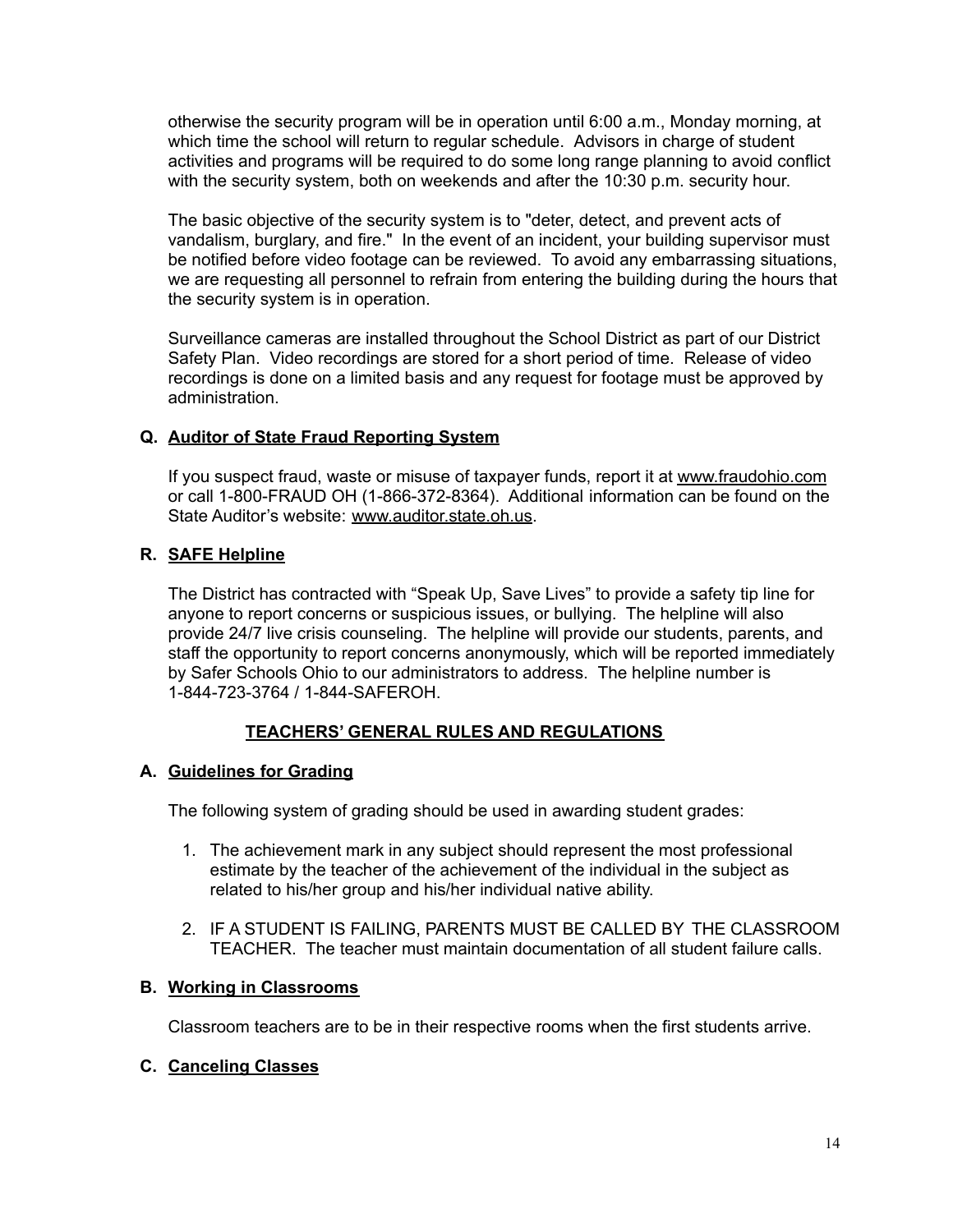Teachers shall not cancel a class unless they have the consent of the Building Principal. This would also apply to activity periods and after returning from field trips.

## **D. Visitors and Strangers**

Staff members should direct all visitors to the respective School Office. Teachers should not be called from the classroom to talk to agents, salesmen, or friends unless clearance has been secured from the School Office. All visitors must sign in and out of the School Safe ID system located in the Main Office of each building. Visitors will receive an ID badge upon approval.

#### **E. Religion in Schools**

Please refer to Board Policy 2270 for guidance on religion in schools.

#### **F. Classroom Conditions**

The teacher is responsible for the condition of the classroom. We ask that all teachers, and especially the homeroom teachers, be on the alert for any abuse of school property. If you have marked desks that should be removed from the room, please confer with the Building Principal. All of us must be alert to the misuse of school property in all parts of the School District.

#### **Lights should be turned off when not in use. Doors should be kept locked when the room is unoccupied. All computer/technology equipment must be shut down before leaving for the day.**

Teachers are expected to take proper care of all school property. If any item is lost or damaged, a report is to be made with the Building Principal at the earliest convenience.

#### **G. Classroom Windows**

**We urge all classroom teachers to make arrangements for all windows to be closed by 3:30 p.m. every day.** We seek your cooperation because we have had several sudden storms, wind and rain that have caused some damage. It is impossible for the cleaning staff to reach all rooms at the same time when these storms hit. Following the close of the school day, please make sure closing the windows is a daily habit.

#### **H. Use of Equipment from Other Departments**

It is requested that those who borrow from other school departments notify such departments of the loan. It is better to "sign out" for borrowed items.

Requests to borrow technology equipment to be used at home (except school-issued laptops) must be made to and approved by the Director of IT.

## **I. Care of Valuables**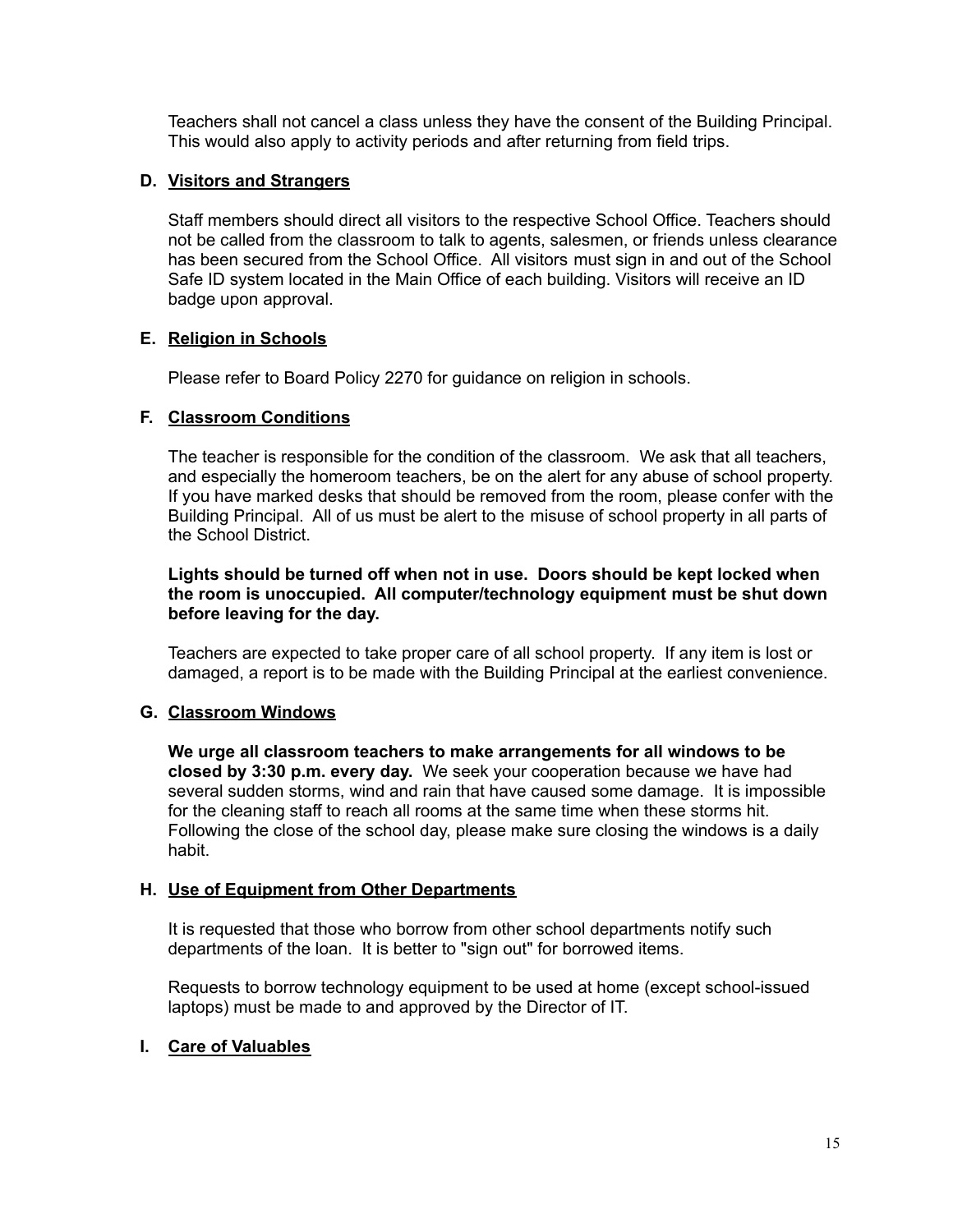Please keep desks and cupboards locked. No valuables should be left unlocked. Care should be taken at all times not to tempt students. While theft is not a major problem, it is unwise to leave anything of value, whether personal or school property, unprotected.

## **J. Smoking, Alcoholic Beverages, Drugs**

**No staff member** may smoke, vape, use or chew tobacco, including cigarettes, clove cigarettes, electronic cigarettes, cigars, or pipes, on school premises. The use, possession, or transportation of alcoholic beverages or illegal drugs is forbidden on school premises.

#### **K. Student Discipline**

- 1. The teacher-student relationship in the classroom, halls, and school property is important and should be one of **mutual respect** at all times.
- 2. The **teacher** shall be recognized as the person in authority at all times in the classroom, halls, buildings, and on the school grounds.
- 3. Students who ride the buses are under the charge of the bus driver and subject to the rules and regulations of the school district.
- 4. A student may be suspended from school according to due process and Board policy.
- 5. The Superintendent has the sole power to expel a student.
- 6. Students shall not organize, join, or belong to an organization, which can be construed in any way as a secret society.
- 7. Student discipline will be implemented in accordance with the annually approved Student Handbook.

## **L. Student Activities**

- 1. From time to time, school groups will have social functions such as parties and/or dances. Such affairs should be held at the school with the exception of the Senior Prom and Senior Class Luncheon and others as authorized by the Building Principal.
- 2. All such activities shall be properly chaperoned by representative staff members designated by the Building Principal.
- 3. Properly designated staff member(s) shall be in control of student conduct and plans for such affairs.
- 4. Staff member responsibility for student conduct at social functions shall terminate when students leave the school grounds.
- 5. Eligibility for social functions shall be determined by consultation between the Building Principal and advisors of each group.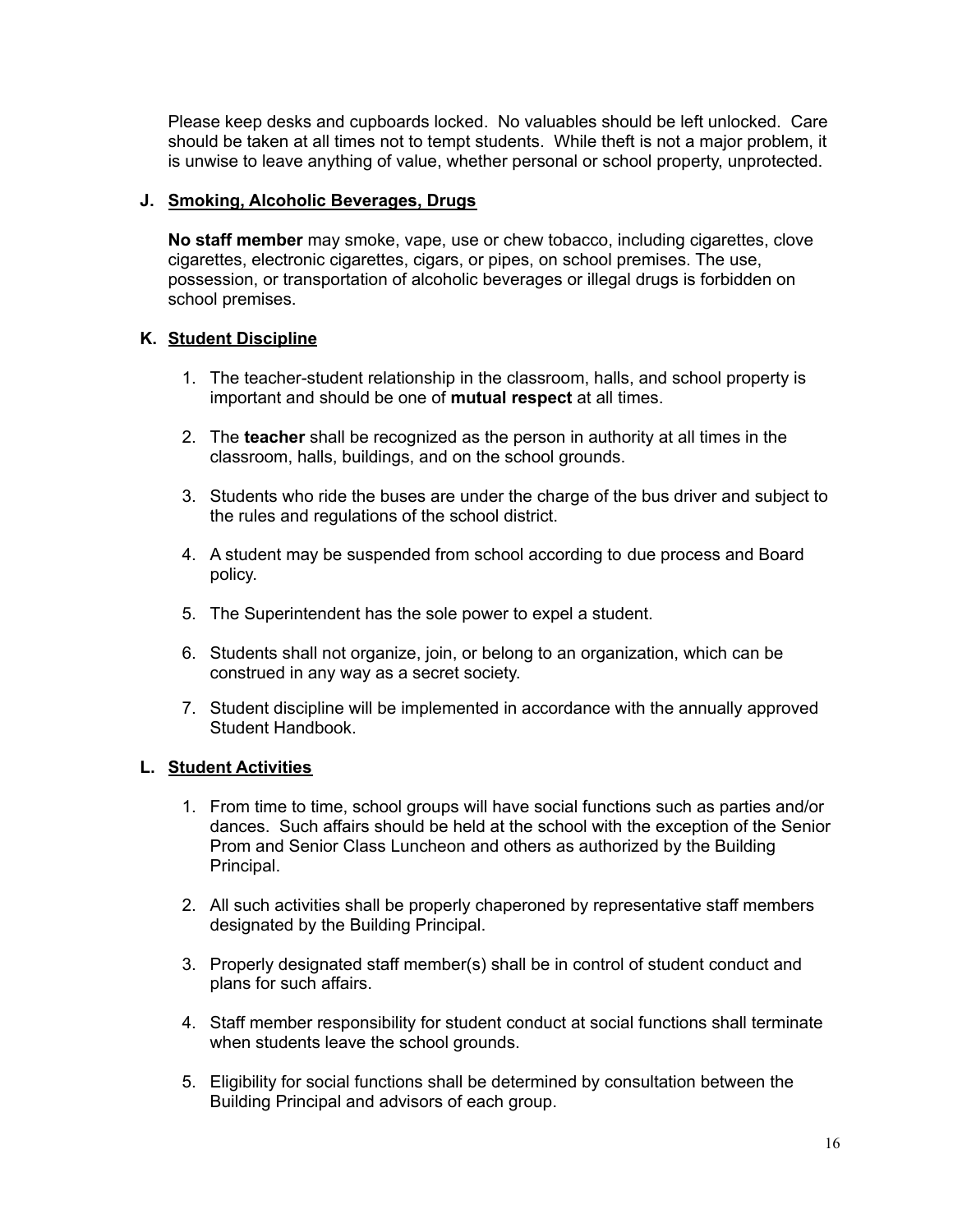- 6. Generally established rules of conduct and admission shall prevail.
- 7. Students involved in any co-curricular activity must be in attendance at least one-half of the school day on the day of that specific activity to be eligible for participation.

## **M. Administration of Activities Program**

## 1. Responsibility

- a. The Building Principal shall be responsible to the Superintendent for the complete control, operation, and evaluation of the total activity program of Cuyahoga Heights Schools. Financial operations are the ultimate responsibility of the Treasurer.
- b. An annual written or oral report shall be made to the Building Principal by the faculty advisor evaluating each activity to determine whether the activity has served its purpose and should be continued as part of the school program.
- c. At the close of each year, a purpose statement and budget for the next school year must be filed by the advisor of each activity group, which must be approved by the Building Principal, Superintendent and Board of Education. **No revenue may be earned, nor any expenditure made, that does not conform to the purpose statement or budget**. All financial transactions must be precisely accounted for and are subject to periodic local and state audit. Please refer to the guidelines listed under H. 5. in this Handbook.

## 2. Excusing of Pupils

The excusing of pupils from any class for an extended period of time to take part in other classes or activities shall not be permitted.

3. Sponsorship of Activities

We do not permit outside enterprises (political or commercial in nature) to sponsor activities or contests in Cuyahoga Heights Schools or for Cuyahoga Heights Schools students.

## 4. Contests and Activities

- a. Cuyahoga Heights Schools students may only be considered for participation in contests, activities, tournaments, festivals, parades, or exhibitions (other than local) approved by the Cuyahoga Heights Schools' administration.
- b. The supervision of any activity or contest should not infringe on the teacher's assigned classroom time and responsibilities.
- c. A contest or activity that excludes students because of race, color, or creed is not approved.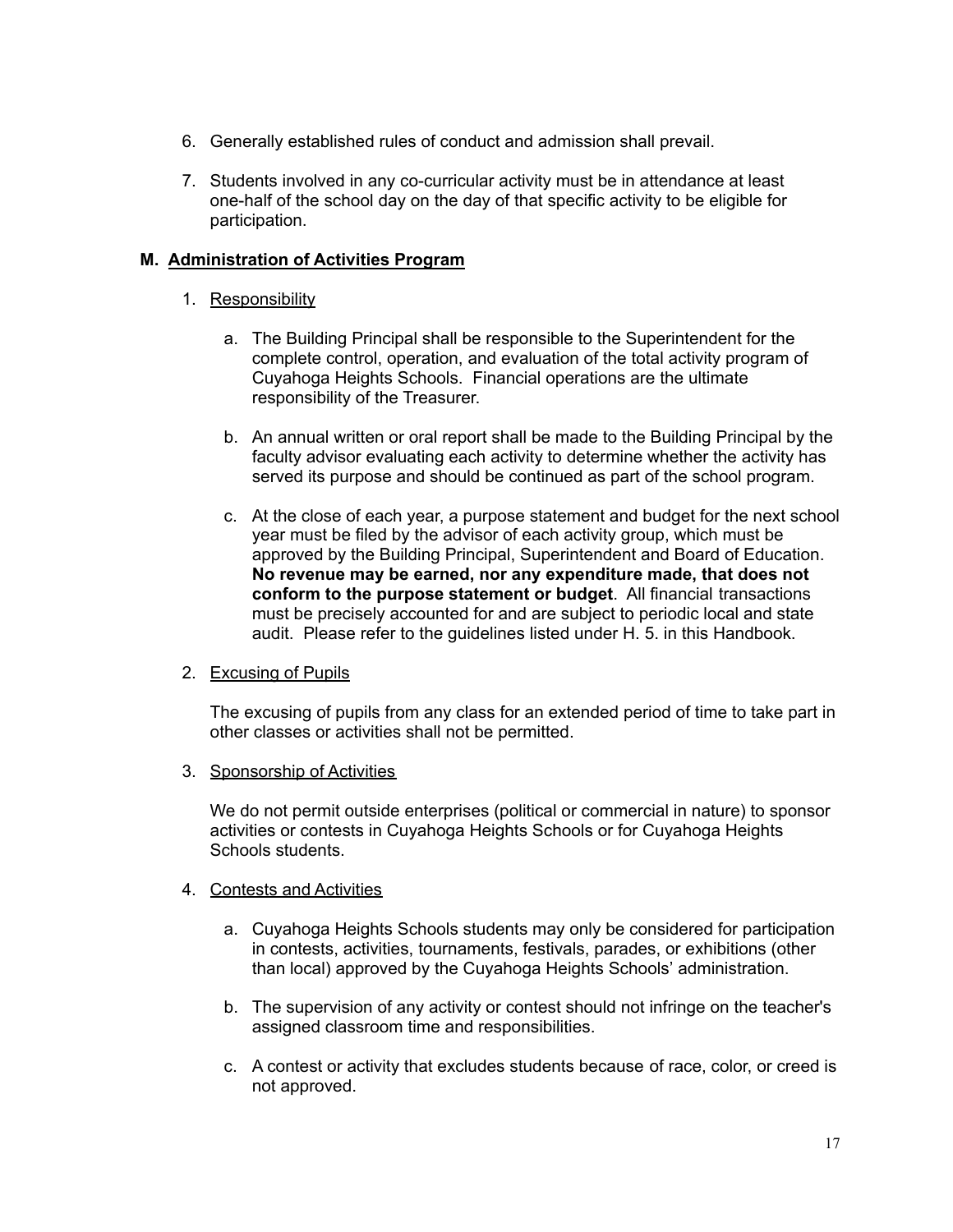d. The rules of any contest or activity are such that students and teachers are not required to make the final selection of contest winners. They may, however, select school representatives.

## **N. School Functions**

One of the purposes of the school is to promote a wholesome social life for the students. This can best be done if social affairs are arranged in advance and scheduled on the school calendar. It is imperative that the activity sponsor always be consulted in making such plans, and provisions for an adequate number of chaperones are to be arranged through him/her and approved by the Building Principal.

All social functions will have a clean-up which will remove all decorations and otherwise restore the party area to normal conditions. All items borrowed for decorations or for use of the group must be returned promptly. This will be the direct responsibility of all chairpersons. Any damage or loss will result in the organization being billed for the cost of the item.

Transportation in connection with school social functions away from school must be approved by the Building Principal. All social functions must be approved by the Building Principal.

## **O. School Field Trips**

Field trips should be thoroughly arranged well in advance (beginning of the school year) and reflect a correlation to classroom work. Try to avoid duplicating trips to museums, exhibits, etc., recently visited by students as a part of a previous field trip. Field trips should be **limited to no more than one trip per class per semester, and all field trips should be completed by the end of the second week in May**. **Building Principal approval is required for all school trips.**

#### **School vehicle transportation requests must be submitted at least two (2) weeks in advance.**

Teachers who wish to take students on educational field trips are to follow the following procedures:

- 1. Discuss your field trip plans with the Building Principal to get prior approval. Complete online facility request and purchase order, if needed.
- 2. One (1) week in advance of the field trip, you will receive a transportation slip confirming the field trip times and the name of the bus driver. Field trips should leave no earlier than **7:45 a.m.** in the High School and Middle School, and **9:00 a.m**. in the Elementary School and must return by **2:15 p.m.** Field trips can and should be worthwhile experiences for all those involved. Proper planning and care will assure this. Additional information listed below must also be considered as an important part of the field trip plan:
	- a. All teachers should be supplied with the list of all students who will be on the field trip. This list should be distributed two (2) days in advance of the field trip.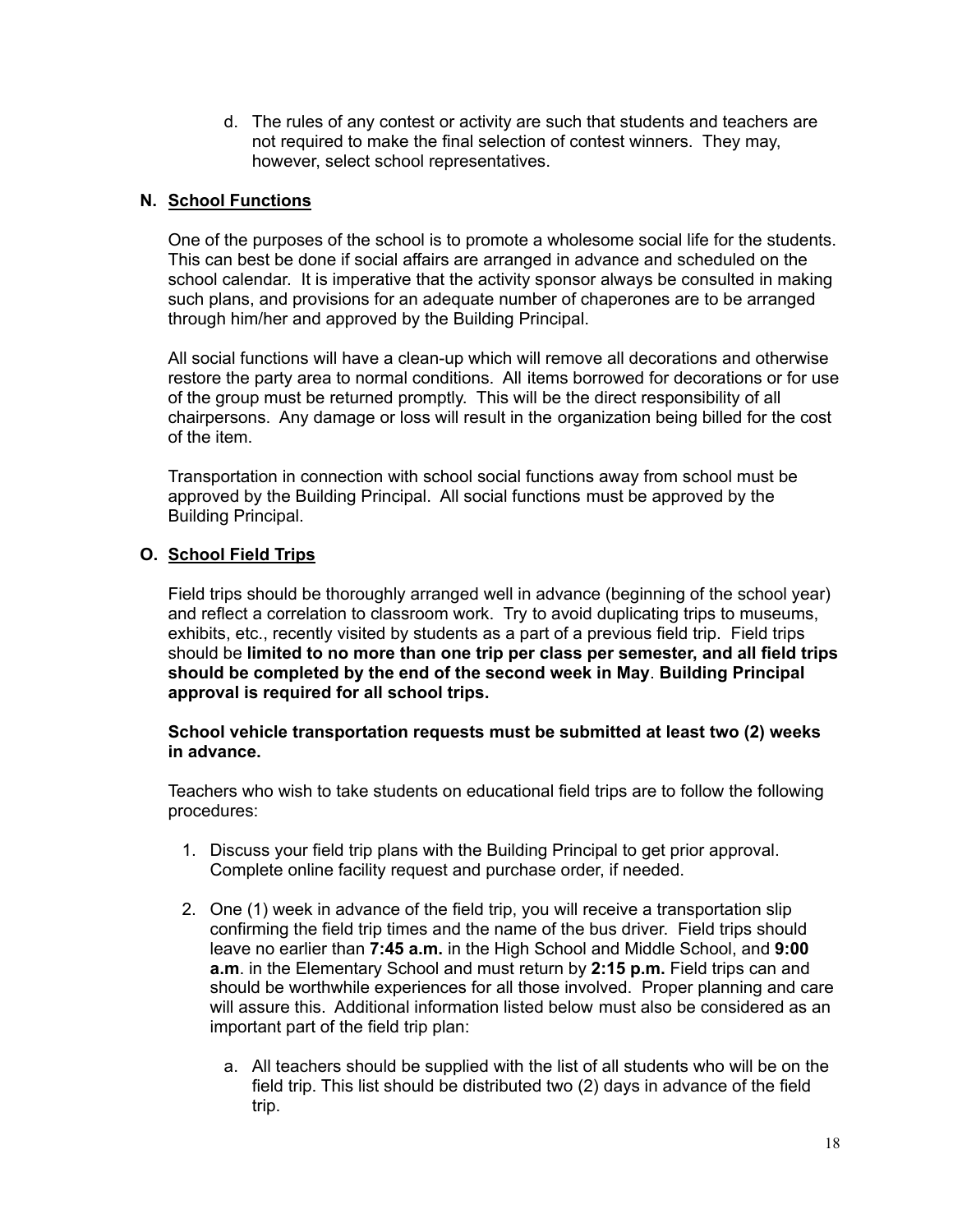- b. A student permit form, signed by the parents, must be collected from each student. Without the signed form from the parents, a student cannot go on the field trip. **These signed forms should be left in the Building Office.**
- c. Emergency Medical Release Forms (copies of) or a list of all students (name, address, telephone number) on the trip should be secured from the Main Office and taken on the field trip. A copy of this list should be kept in the Main Office.
- d. An itinerary and a list of written responsibilities for chaperones should be on file in the Main Office of the appropriate building. **Be sure chaperones are aware of their responsibilities.**
- e. Destination information should be supplied by teachers. The Transportation Coordinator will be responsible for selecting the route.
- f. The bus driver is in charge of the bus while in route. Discipline problems should be brought to the attention of the teacher for handling.
- g. All litter should be picked up prior to the group leaving the bus.
- h. The bus driver and/or teacher should report any unusual circumstances to the Building Principal immediately upon returning from the trip.
- 3. All overnight trips and out-of-state trips must be approved in advance by the Board of Education. Complete the "Application for Extended Travel" and submit your request as soon as possible—at least four (4) weeks before the trip.

## **P. Clinics or Workshops**

Any teacher interested in entering or enrolling students in a clinic or workshop must have prior approval from the Building Principal or the Superintendent. Such activities as newspaper, cheerleaders, yearbook, majorettes, or club workshops are included in this list.

## **Q. Policy of Cuyahoga Heights Schools for Participating in National Contests and Activities in Schools**

It is recommended:

1. Policy for all Secondary Schools

That secondary schools take a firm and consistent position against participating in unapproved national contests or activities.

- 2. School Participation
	- a. On a national basis--that a school confine its participation to those national contests that are currently placed on the approved list.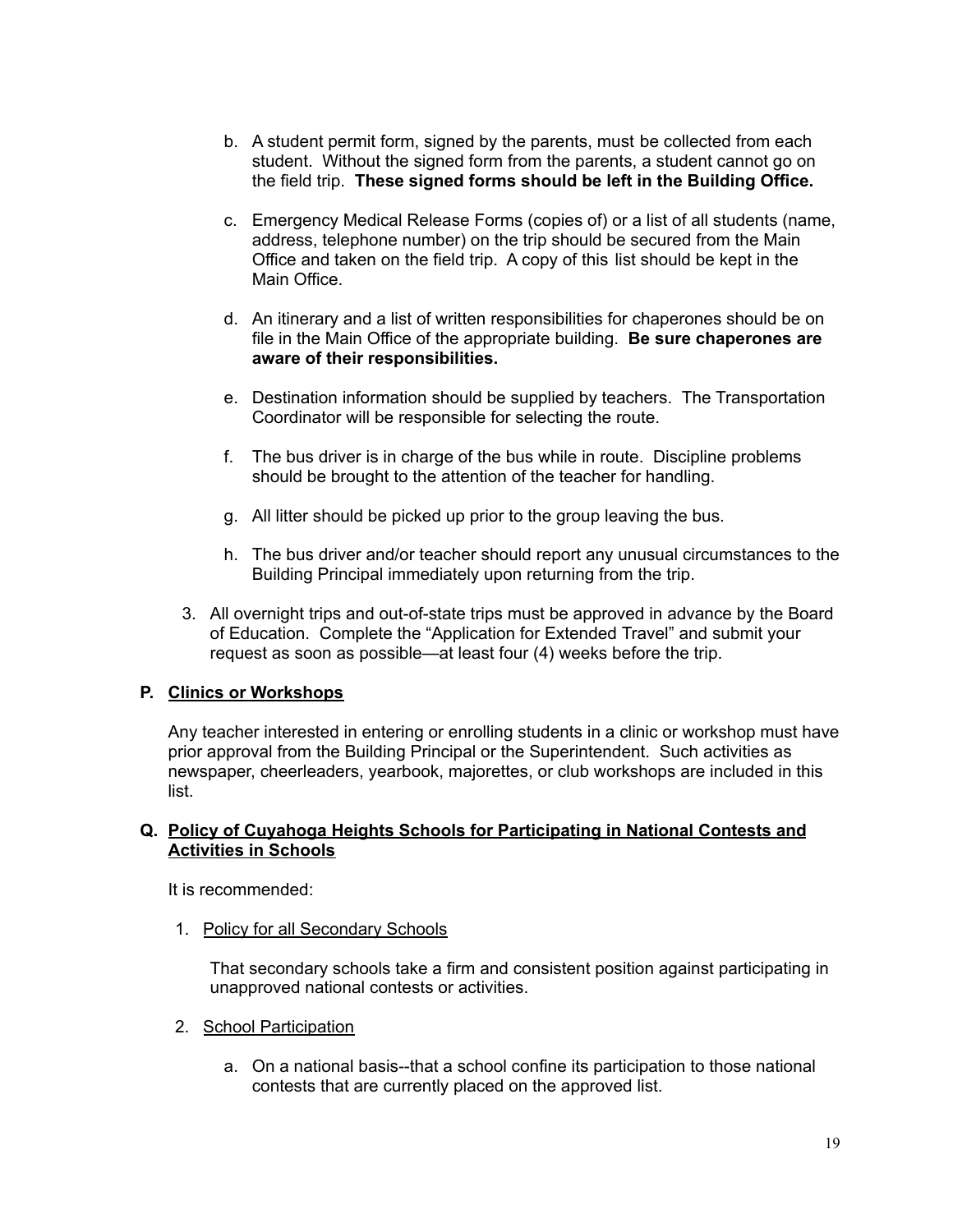b. On a state basis--that schools limit their participation to contests and activities endorsed by their own high school organization.

## 3. Student Participation

- a. That, if a school participates in any approved contest or activity outside the state, no student should be absent from school more than five (5) school days for one (1) single contest or activity.
- b. That no individual student should participate in more than one (1) contest in each of the categories on the approved list except where scholarships are involved.

## **R. Health Questionnaire/Emergency Medical & Transportation Authorization Forms**

All students are to have a completed health questionnaire in FinalForms. Building Principals and Building Secretaries are responsible for ensuring that every guardian and student has completed and signed off on all forms in FinalForms.

#### **S. School Policies on Student Illness and Accidents**

- 1. Accidents at School:
	- a. Emergencies may or may not require first aid.
	- b. If first aid is required, the most experienced person in the system may be called immediately to provide adequate first aid.
	- c. In all cases, parents or guardians are contacted at once (at home or at work).
	- d. Parental directions are followed.
	- e. If hospital treatment is required, parents, the school, or the Police or Fire Department shall provide transportation. An administrator or school employee should accompany the student to the hospital, if possible.
	- f. **Reporting the Accident:** It is important that teachers complete a written report of accidents involving students immediately after occurrence. All information requested should be listed and the form filed in the Building Principal's Office on the day of the accident. Please inform the Building Principal so that information can be provided when parents call.
- 2. Illness at School:
	- a. The student is sent to the clinic through a teacher request.
	- b. In the clinic, the nurse talks with the student to ascertain the actual condition or cause of illness. (The temperature is a factor.) After information is thus obtained by the nurse, the course of action is determined.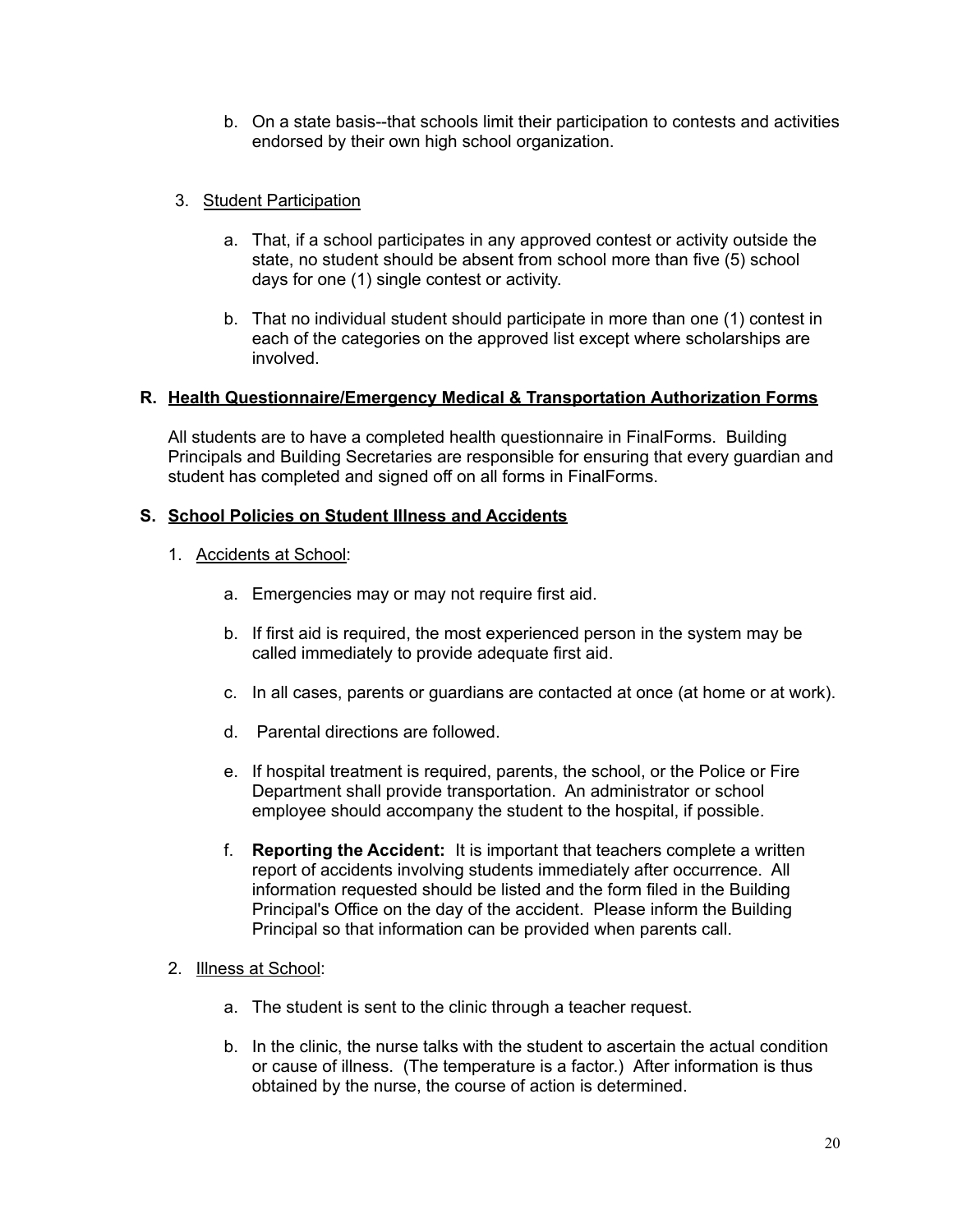- Rest in clinic
- Return to the classroom with a note
- Contact parents and send home
- c. No medicine or drugs (including over the counter medications), can be issued to students by employees without proper authorization [see #3a].
- 3. Administration of Medication to Student
	- a. Authorization to Administer The "Request to Administer Medication" form must be completed by the student's physician and parent or legal guardian and approved by the School Principal prior to administering medication to the student in school.
	- b. Delivery of Medication The parent is responsible for delivering medication, in the original container, to the Main Office. Students cannot bring any prescription or over the counter medication to school, without prior approval.
	- c. Receipt of Medication One member of the school staff, usually the nurse, shall be designated by the Building Principal to receive the medication and record:
		- The date and time the medication was received.
		- All information from the label.
		- Count of medication (where possible).
		- Possible reactions.
		- Label warnings.
		- Signature of the staff member receiving the medication.

This information shall be compared with information appearing on the "Request to Administer Medication" authorization form.

- d. Procedure for Administration of Prescribed Medication
	- All medication to be administered to students shall be checked against the "Administration of Medication" form and recorded on the "Medication-Daily Log" and initiated by the Building Principal or his/her designee.
	- Only the Building Principal or his/her designee shall administer the medication or observe the student self-administer, not in the presence of other students. Teachers are not permitted to administer prescription or non-prescription medication to students unless first authorized by the Building Principal to do so.
	- The student's teacher(s) shall be informed by the Building Principal or his/her designee of any possible side effects to the medication and shall be required to report immediately to the Building Principal or his/her designee any adverse reactions.
- e. The identity of the student and authorization forms shall be verified prior to administering the medication.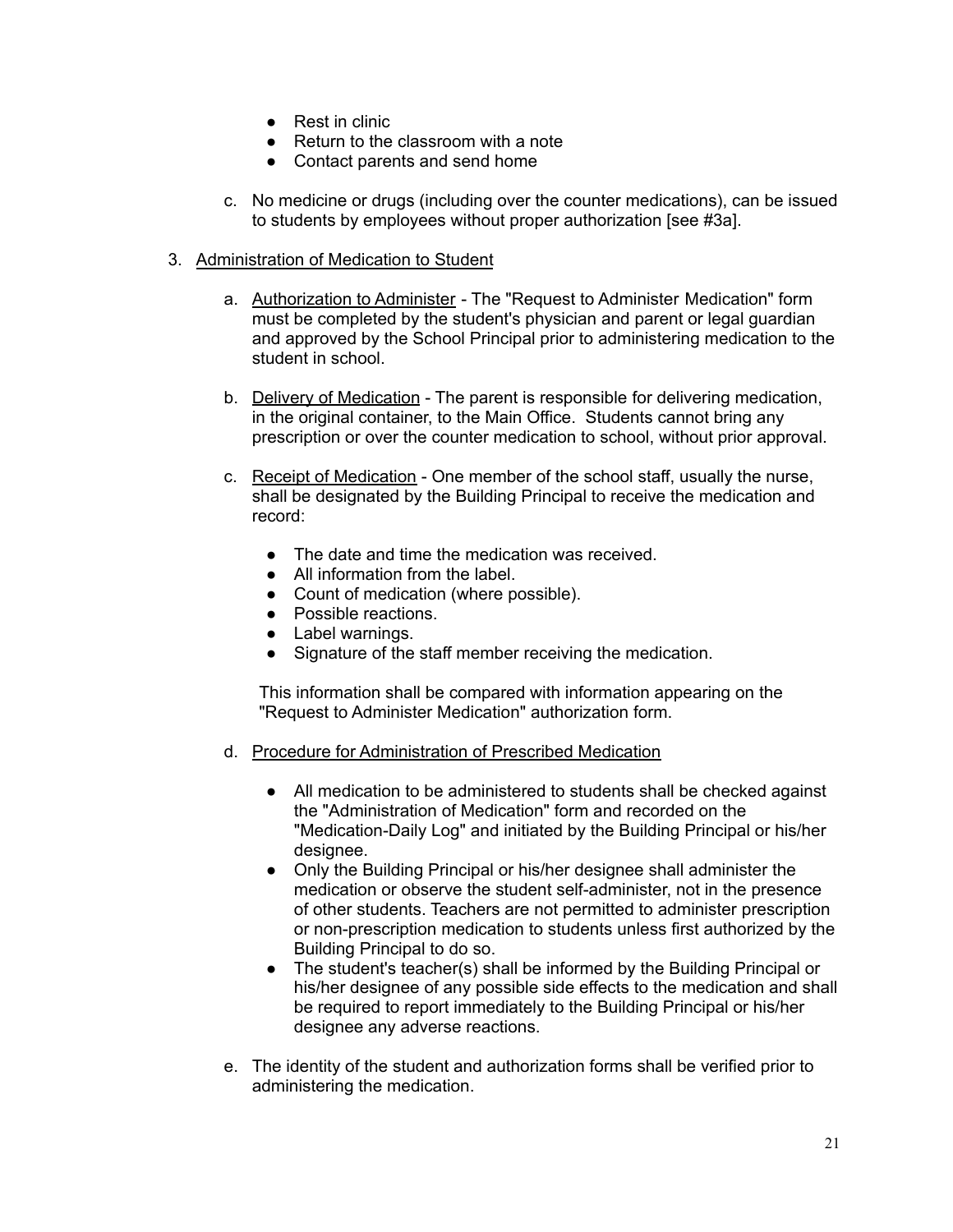- f. Any side effects shall be reported immediately to the Building Principal or his/her designee.
- g. Training for Personnel who Administer Medication

Personnel designated by the Building Principal to administer medication shall receive training by the school nurse or others in procedures for administering medication, monitoring students on medication, and providing emergency first aid.

#### 4. Sending Students to the Clinic or to their Homes

- a. When a student exhibits symptoms of illness which, in the opinion of the teacher, indicate that he/she should be out of class, he/she may be sent or brought to the clinic. In all such cases, the teacher should report the matter to the Main Office.
- b. When a student needs to be sent home, specific arrangements for transportation should be made through the Main Office or nurse.
- c. If the student's condition does not seem to warrant a call to their home by the nurse, the homeroom teacher should follow the procedure outlined for handling ordinary absences.
- d. If the student needs clinical aid, such cases should come through the Main **Office**
- e. Teachers are requested to watch for chronic cases of students reporting to the clinic on days of tests, reports, etc. Some years we have more of this than is necessary.
- f. Teachers are to notify the nurse of illnesses of students.
- g. Teachers are required by law to call the CFS Hotline and to notify the Main Office of any evidence of child abuse by the parents or adults outside the school.

## **T. Pupil Attendance and Excuses**

Cuyahoga Heights Schools administration and faculty believe that exemplary attendance directly influences academic achievement and prepares students to be successful in college and careers. Attendance guidelines and policies have been established to set reasonable expectations for attendance that will ensure the appropriate, active involvement of students in school and to help them achieve their goals.

The educational program offered by this District is predicated upon the presence of the student and requires continuity of instruction and classroom participation. Attendance shall be required of all students enrolled in the schools during the days and hours that the school is in session or during the attendance sessions to which he/she has been assigned.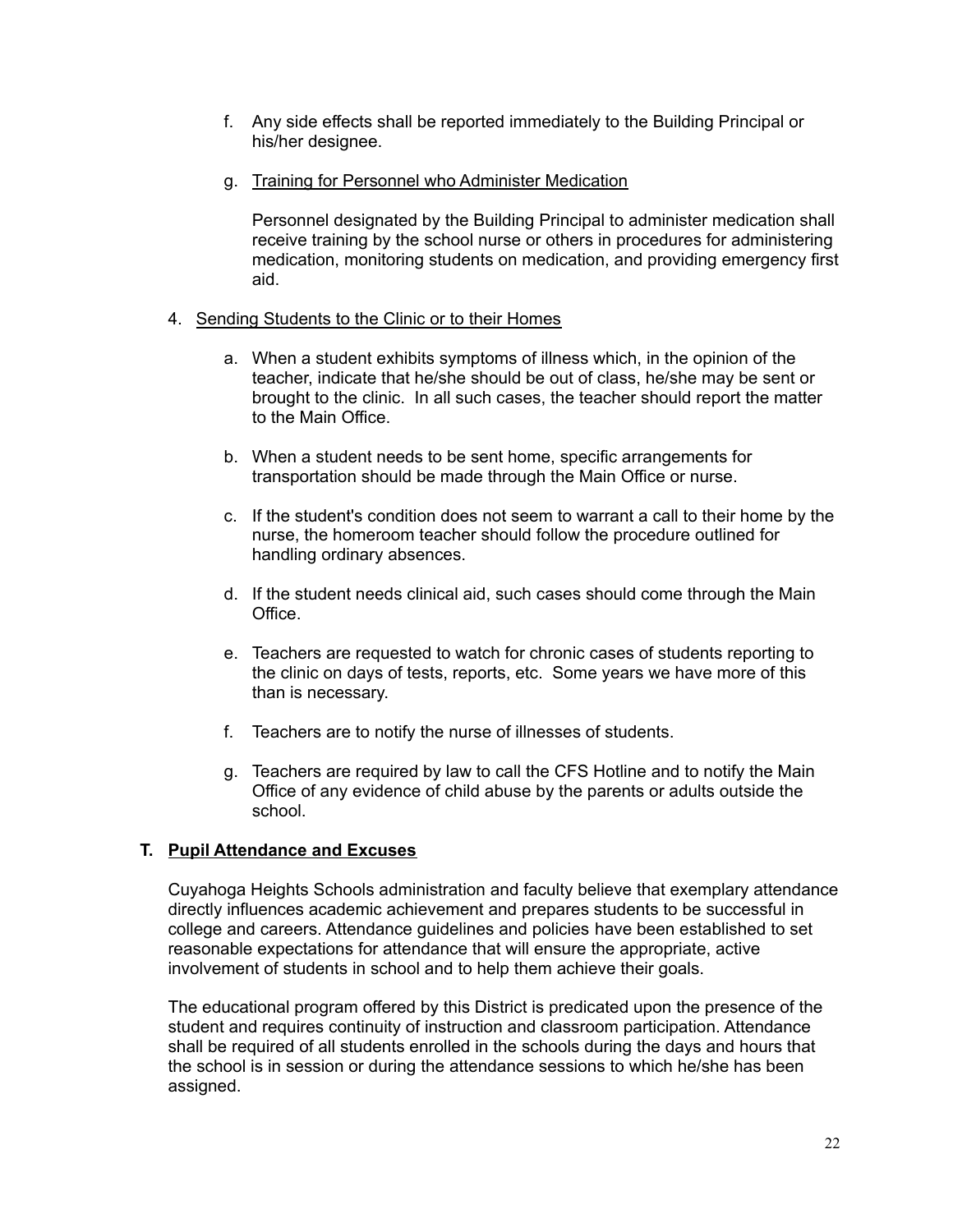Please refer to Board Policy 5200 and the annually approved Student Handbook for each building for specific guidelines on attendance including, but not limited to excused absences, tardies, excessive absences, habitually truancy, pre-arranged absences, make-up work, and leave school early.

## **U. Health Program Routine**

Vision and hearing screening, as well as physical examinations are provided for students. Vision screening is done in Pre-kindergarten, Kindergarten, 1st, 3rd, 5th, 7th, and 9th grades and all new admissions. Hearing screening is done in Pre-Kindergarten, Kindergarten, 1st, 3rd, 5th, and 9th graders and all new admissions. Physical examinations are mandatory for pre-kindergartners and recommended for all new admissions in all grades. Physical examinations are also done on all students coming out for sports with a nominal fee charged. If there is any child that does not fall into any one of the above categories and you would recommend testing or an examination, please refer him/her to the nurse.

## **V. Special Services**

The District offers a variety of services to support students. Intervention services are provided for at-risk students through the District's Response to Intervention (RtI) System. Those not progressing after intensive, sustained, research-based interventions may be eligible for special education services in accordance with the Individuals with Disabilities Education Improvement Act (IDEA) of 2004. The District offers special education services for all students found to have a disability after multi-factored evaluation, and accommodations are available under Section 504 of the Rehabilitation Act of 1973 and the Americans with Disabilities Act Amendment of 2008 for students with disabilities. Guidance and counseling services are also available, provided by Guidance Counselors and the School Psychologist.

Special Services are available for students who may have a handicap. These special services include evaluation, diagnosis, and, if indicated, placement in special classes. If you are aware or suspect that a student has such a handicap, you should discuss this first with your Building Principal. A referral may then be made to formally begin the evaluation process. Special services also offer guidance and counseling to students on career plans, personal problems, and other student assistance by both the Guidance Counselors and the School Psychologist.

## **W. Hazing or Initiations**

Hazing, as defined by statute, is "doing any act or coercing another, including the victim, to do any act of initiation into any student or other organization that causes or creates a substantial risk of causing mental or physical harm to any person." Any such act of hazing by students is prohibited. Staff members, coaches, chaperones, etc., must be very watchful and **actively** enforce the anti-hazing regulation. Examples of hazing activities might include a physical assault or discomfort, or any frightening or personally degrading activity, such as being forced to wear distasteful clothes. A staff member who is aware or witnesses such activity and does not stop it will be considered negligent under the statute.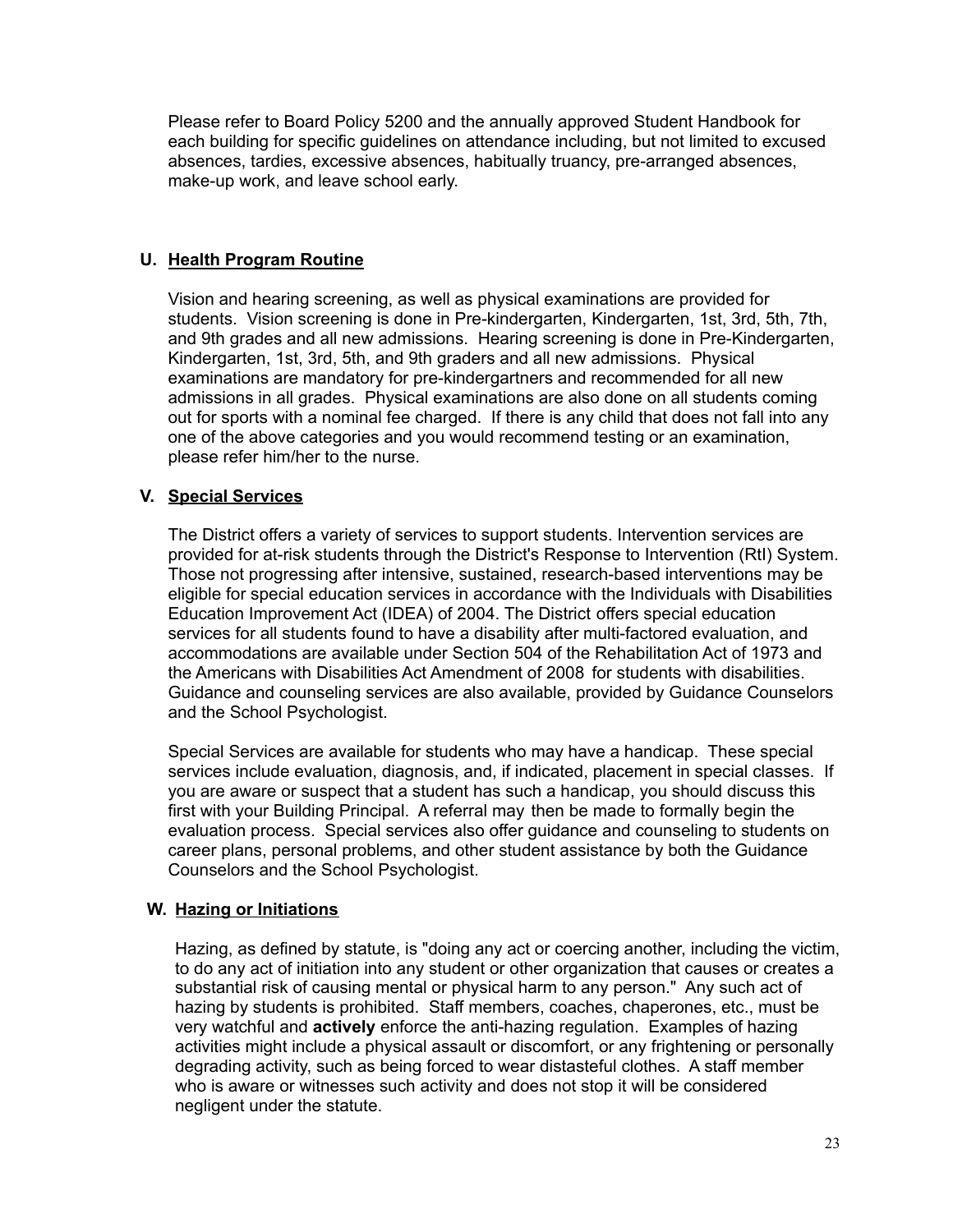## **NOTIFICATIONS**

## **X. State and Federal Notifications**

The following State and Federal Law notification are posted in all administrative offices:

State of Ohio:

- Ohio Fair Employment Practices Law
- Ohio Minimum Wage Law
- Ohio Non-Smoking Law
- Ohio Workers' Compensation Certificate of Premium Payment
- Ohio Minor Labor Law

Federal:

- Equal Employment Opportunity Is The Law
- The Fair Labor Act
- Employee Polygraph Protection Act
- Job Safety & Health Requirements
- Log & Summary of Occupational Injuries & Illnesses

## **Y. Nondiscrimination and Equal Employment Opportunity Notification**

The Board of Education does not discriminate on the basis of race, color, national origin, sex (including sexual orientation and gender identity), disability, age, religion, military status, ancestry, genetic information (collectively, "Protected Classes"), or any other legally protected category, in its programs and activities, including employment opportunities.

The Superintendent shall appoint and publicize the name of the compliance officer(s)(COs) who is/are responsible for coordinating the District's efforts to comply with applicable Federal and State laws and regulations, including the District's duty to address in a prompt and equitable manner any inquiries or complaints regarding discrimination/retaliation or denial of equal access. The COs shall also verify that proper notice of nondiscrimination for Title II of the Americans with Disabilities Act (as amended), Title VI and Title VII of the Civil Rights Act of 1964, Title IX of the Education Amendment Act of 1972, Section 504 of the Rehabilitation Act of 1973 (as amended), and the Age Discrimination in Employment Act of 1975 is provided to staff members and the general public. Any sections of the District's collectively-bargained, negotiated agreements dealing with hiring, promotion, and tenure need to contain a statement of nondiscrimination similar to that in the Board's statement above. In addition, any gender-specific terms should be eliminated from such contracts. A copy of each of the Acts and regulations on which this notice is based may be found in the CO's office.

## **District Compliance Officers**

The Board designates the following individual to serve as the District's "Compliance Officers" (also known as "Civil Rights Coordinators") (hereinafter referred to as the "COs").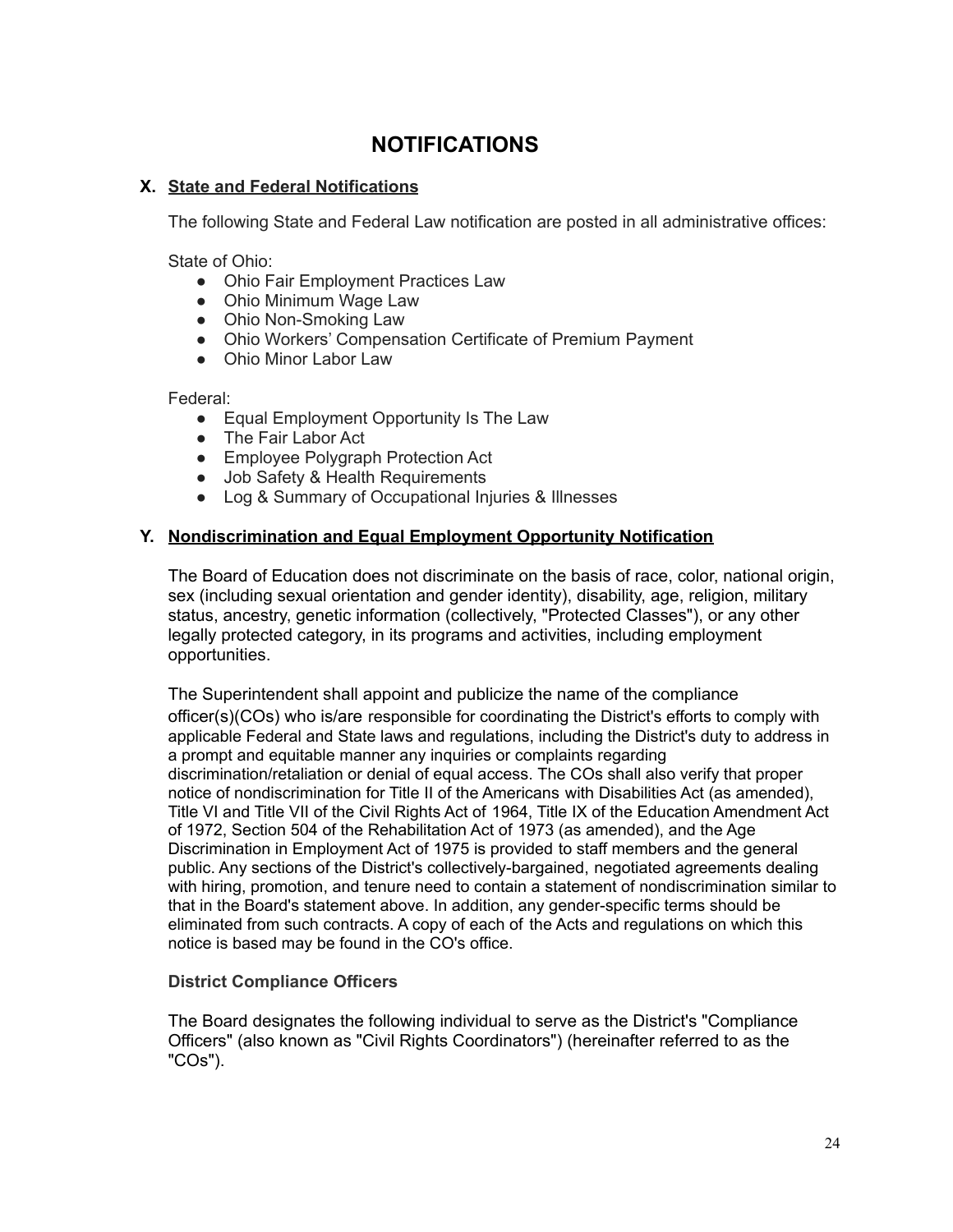Mr. Matt Young Assistant Superintendent 4820 East 71st Street, Cuyahoga Heights, OH 44125 216-429-5769 myoung@cuyhts.org

## **Z. Title IX Notification**

## **OVERVIEW**

Title IX of the Education Amendments of 1972 ("Title IX") protects individuals from discrimination based on sex and applies to educational institutions that receive federal funding (including public elementary and secondary ("K-12") schools and institutions of higher learning). On May 6, 2020, the U.S. Department of Education, Office for Civil Rights ("OCR") released its Final Rule, which amends existing Title IX regulations – the Department's first action of its kind in decades. The Final Rule, which encompasses both the amended regulations and accompanying commentary, exceeds 2,000 pages and went into effect on August 14, 2020.

Below is an overview of the major changes and new requirements and responsibilities contained in the Final Rule applicable to Cuyahoga Heights Schools:

- A. **New Definition of "Sexual Harassment":** Previously, the Title IX regulations did not define sexual harassment. The Final Rule defines "sexual harassment" as conduct on the basis of sex that satisfies one or more of the following:
	- a. An employee conditioning the provision of an aid, benefit, or service of the School District on an individual's participation in unwelcome sexual conduct (i.e., *quid pro quo* sexual harassment).
	- b. Unwelcome conduct that a reasonable person would find to be so severe, pervasive, and objectively offensive that it effectively denies a person equal access to the school district's education program or activity (i.e., "hostile environment" sexual harassment);
	- c. "Sexual assault" as defined in the Clery Act (20 U.S.C. 1092), and "dating violence," "domestic violence," and "stalking" as defined in the Violence Against Women Reauthorization Act of 2012 ("VAWA") (34 U.S.C. 12291).

If an individual's allegations do not rise to the level of "sexual harassment" as defined in the Final Rule, the formal complaint must be dismissed. The infraction, however, may still be a violation of the Student Code of Conduct or Title VII.

- B. **Sexual Harassment Occurring in a School's "Education Program or Activity":** Schools must address allegations of sexual harassment that occur in "the school's education program or activity, against a person in the United States."
	- a. "Education program or activity" is broadly defined to include locations, events, or circumstances over which the school exercises *substantial*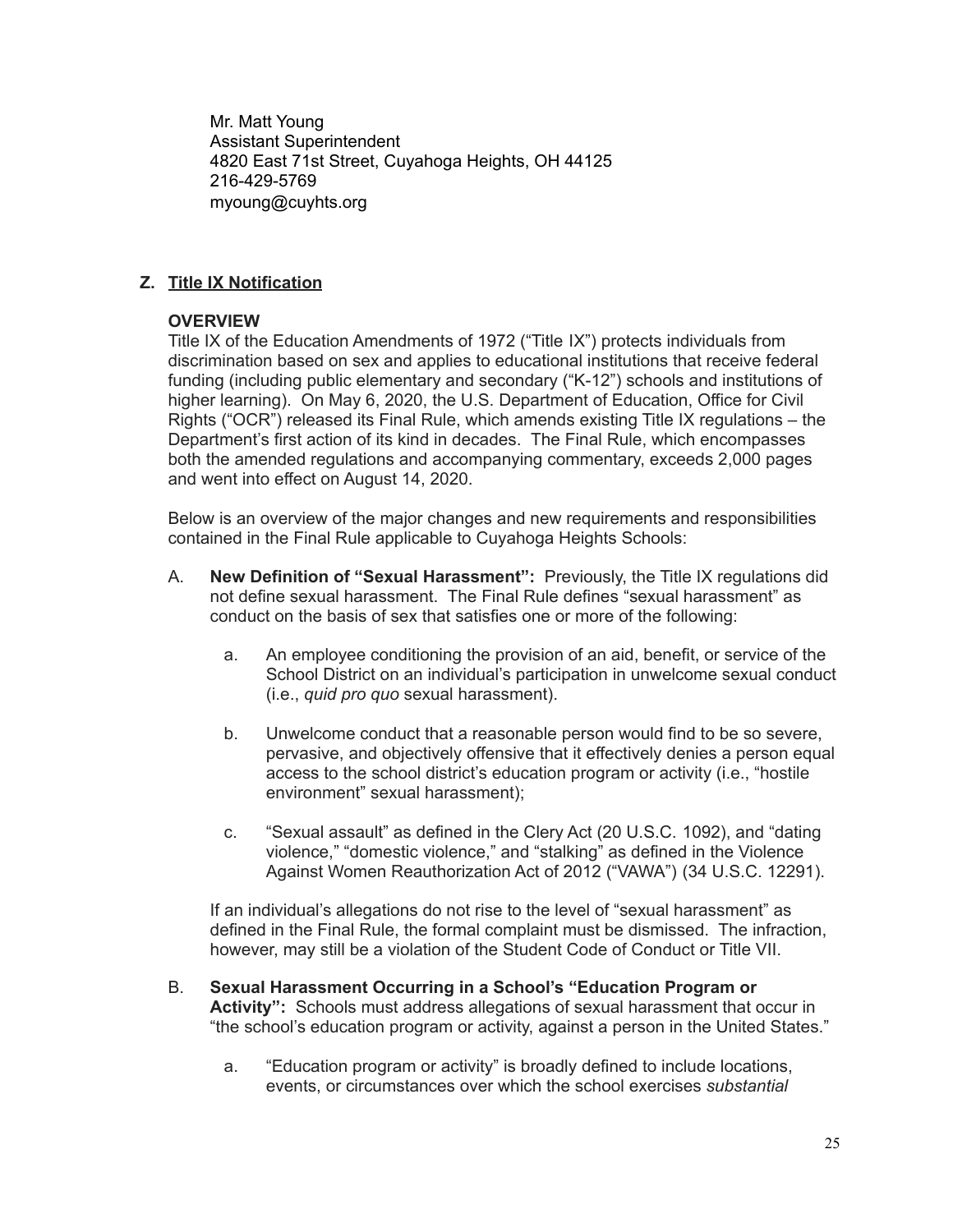control.

- b. The school must have substantial control over both the respondent (i.e., the alleged harasser) and the context in which the sexual harassment occurs.
- C. **Definition of "Actual Knowledge":** Schools are required to respond when the school has actual knowledge of sexual harassment or allegations of sexual harassment.
	- a. "Actual knowledge" occurs when notice is given to a Title IX Coordinator, any official of a school who has authority to institute corrective measures on behalf of a school, or to *any* school employee of an elementary and secondary school.
	- b. Once a school receives notice, it must respond and take action (whether a formal complaint is filed or not).
- D. **Designation of Title IX Coordinator, Investigator, Initial Decision Maker, and Appeal Decision Maker:** Schools must designate and authorize at least one (1) employee to be a "Title IX Coordinator" to oversee and coordinate the school's compliance with Title IX. The school must also appoint an Investigator to investigate a formal complaint (the Title IX Coordinator may serve as an Investigator), a Decision Maker (the Title IX Coordinator and the Investigator [if different from the Title IX Coordinator] cannot serve as the Decision Maker), and one or more persons to serve as the Appeal Decision Maker (who cannot be the Title IX Coordinator, the Investigator [if different from the Title IX Coordinator], or the Initial Decision Maker).
- E. **Notice Requirements:** Schools must notify applicants for admission and employment, students, parents or legal guardians, and unions of its nondiscrimination policy and grievance procedures, including how to file or report sexual harassment and how the school will respond. The notice must also specify the name, title, office address, electronic mail address, and telephone number of the Title IX Coordinator.
	- a. Notice must include language that the school does not discriminate on the basis of sex in the education program or activity that it operates. Notice must also state that this duty not to discriminate applies to employment.
	- b. Notice must state that inquiries about the application of Title IX and its regulations may be referred to the Title IX Coordinator or the Assistant Secretary of Education, or both.
- F. **Publication Requirements:** In addition to notice requirements, schools must prominently display the contact information for the Title IX Coordinator and its Title IX policy on its website and in each handbook that it makes available to persons entitled to notification above.
	- a. Posting on a District's website alone does NOT satisfy notice requirements.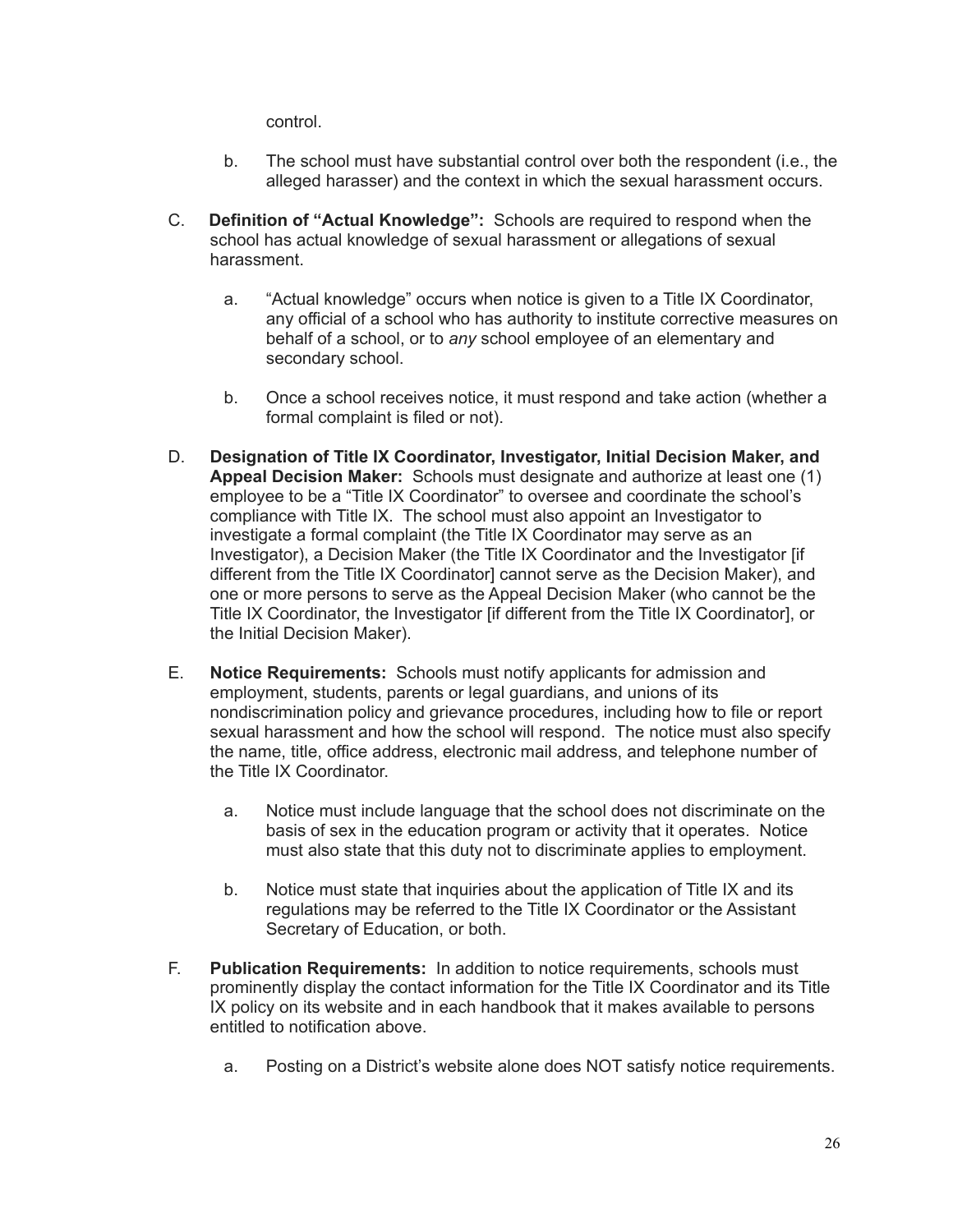- b. Districts must publish and maintain all grievance procedures adopted under the regulations.
- c. Schools must disseminate its updated policies.
- d. *Any* person may report sexual discrimination, including sexual harassment, to the District's Title IX Coordinator, regardless of whether the person is the alleged victim of the reported conduct. The report may be made in person, by mail, by telephone, or by email. The report may be made at any time, including during non-business hours.
- G. **School's Response to Complaint:** Schools must respond promptly to sexual harassment in a manner that is not "deliberately indifferent." "Deliberate indifference" is defined as actions that are clearly unreasonable in light of the known circumstances.
	- a. Title IX Coordinator must contact the "complainant" (i.e., the person who is alleged to be the victim of the conduct that could constitute sexual harassment) and discuss supportive measures (which are similar to "interim measures"), including individualized services to restore or preserve the person's equal access to education (e.g., counseling, course modifications, schedule changes, increased monitoring or supervision, etc.).
		- i. Supportive measures may not be disciplinary or punitive and must be offered without charge.
		- ii. Supportive measures must be offered even if the complainant does not initiate or desire to file a formal complaint.
	- b. Title IX Coordinator must explain to the complainant the process for filing a formal complaint and the option to file a formal complaint.
	- c. Only the complainant (or parent/guardian) or the Title IX Coordinator may sign a formal complaint.
	- d. Before imposing any discipline or other sanctions that are not supportive measures against a "respondent," (i.e., the individual who has been reported to be the perpetrator of conduct that could constitute sexual harassment) a grievance process must be followed.
	- e. The District's response must treat complainants and respondents equitably.
- H. **Adopt and Publish Grievance Procedures:** Schools must adopt and publish "grievance procedures" that provide for the "prompt and equitable" resolution of student and employee complaints alleging policy violations. The grievance procedures must also comport with general due process requirements and include the following components:
	- a. Equal treatment of complainant/respondent.
	- b. No sanctions imposed until the grievance process is complete.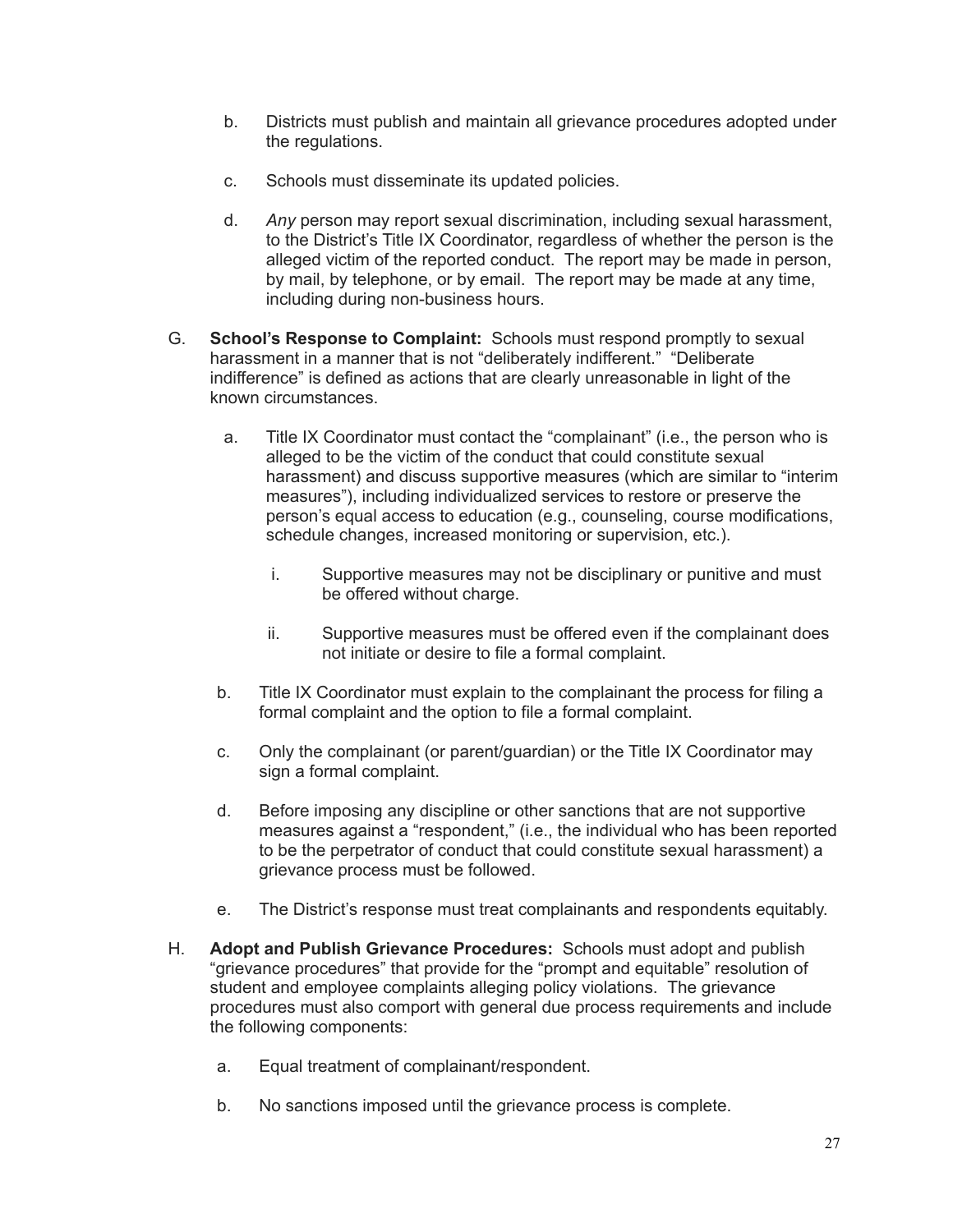- c. No conflict of interest or bias.
- d. Staff training.
- e. Presumption that respondent is not responsible.
- f. Reasonably prompt timelines.
- g. Description of supportive measures and possible sanctions.
- h. Exclusion of privileged information.
- I. **Notice to Parties of Formal Complaint:** When a formal complaint is filed notice is to be given to both parties. Notice must include:
	- a. Sufficient details known at the time, including identification of the parties, date and location of alleged incident, and a description of the alleged conduct.
	- b. Statement that respondent is presumed not responsible and that determination will be made at the conclusion of the grievance process.
	- c. Opportunity for representation of choice (i.e., an "advisor") at all stages of the investigation.
	- d. Opportunity to inspect and review evidence.
	- e. Code of conduct prohibiting false statements.
	- f. Obligation to provide notice of additional allegations.
	- g. Notice must be given *before* an initial interview is conducted and with sufficient time for the respondent to prepare a response.
- J. **Investigation Process:** The investigation process must include/require:
	- a. The school has the burden of proof and of gathering evidence.
	- b. *Both* parties are entitled to the same opportunity to present witnesses, receive written notices, and review evidence.
		- i. Both parties must be given copies of all evidence (i.e., interview notes, witness statements, photographs, text messages, etc.).
		- ii. Both parties must be given ten (10) days to review evidence and submit a written response before the Investigator finalizes his/her report.
	- c. After the ten (10) day evidence review period, the Investigator finalizes the Investigative Report and provides it to both parties.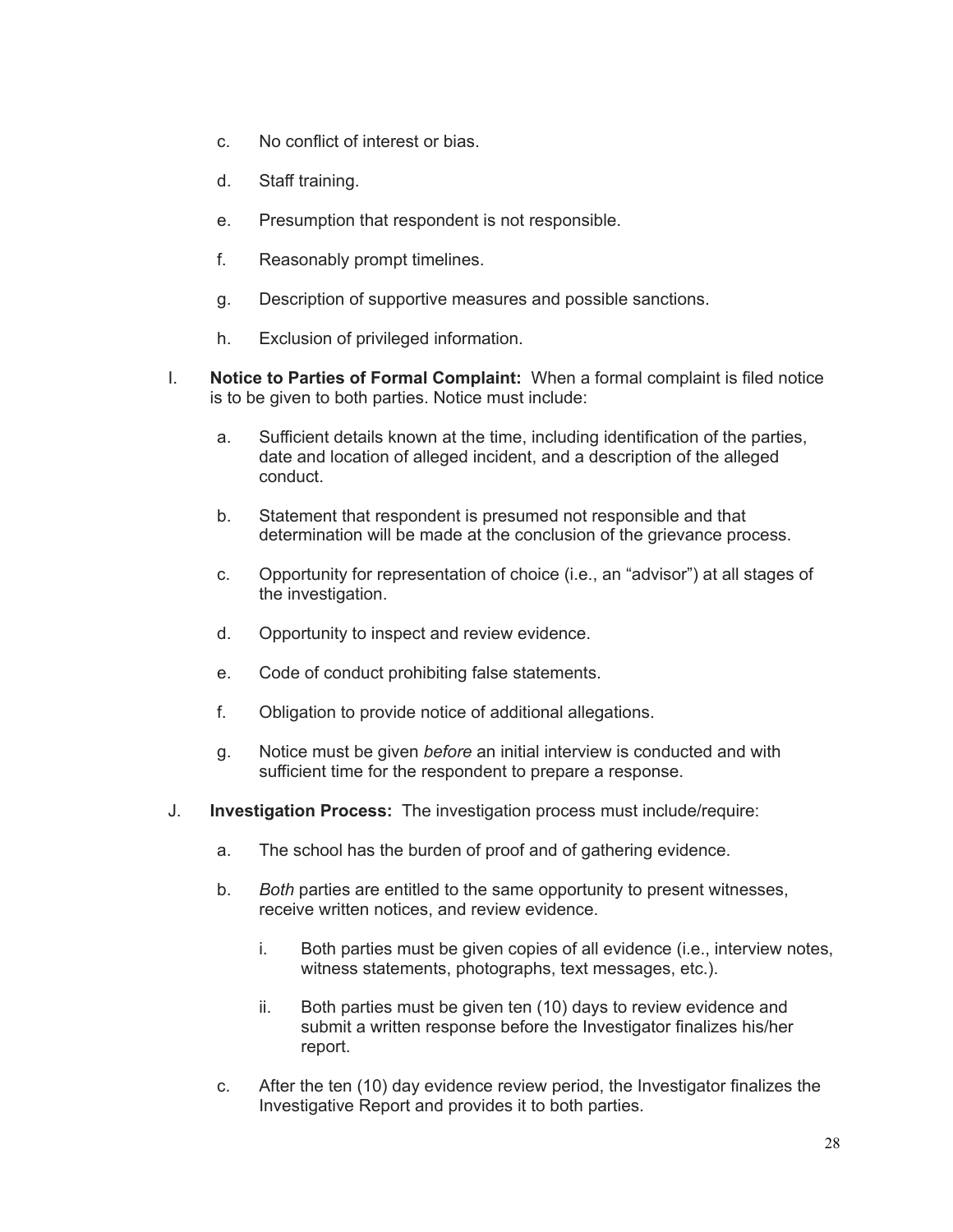- d. The Investigative Report must summarize relevant evidence but not contain a determination of responsibility or conclusion.
- e. Parties are given ten (10) days to review the Investigative Report and submit a written response prior to a hearing or the Decision Maker making a determination of responsibility.
- K. **Live Hearings Requirement:** Live hearings with cross-examination are required for *postsecondary* institutions following release of the Investigation Report. Live hearings are *optional* for K-12 schools.

With or without a hearing, after the Investigative Report is issued and before reaching a determination regarding responsibility, each party is afforded the opportunity to submit written, relevant questions that a party wants asked of any party or witness, and each party must receive the answers to those questions and an opportunity to ask additional, limited follow-up questions.

- L. **Determination of Responsibility:** The Decision Maker, who cannot be the Title IX Coordinator or Investigator, must issue a written determination of responsibility that is provided to both parties simultaneously. The determination of responsibility must include identification of any sanctions that will be imposed on the respondent and any remedies that will be provided to the complainant.
- M. **Standard of Evidence:** A school's grievance process must state whether the standard of evidence to be used to determine responsibility is the *preponderance of the evidence standard* or the *clear and convincing evidence standard*. The adopted standard must be applied for all Title IX complaints against students and employees.
- N. **Appeals:** Both parties have the right to appeal the Decision Maker's determination of responsibility
	- a. The Appeal Decision Maker cannot be the Title IX Coordinator, Investigator, or Initial Decision Maker.
	- b. As part of the appeal process, the parties are permitted to submit a written statement supporting/challenging the Initial Decision Maker's determination of responsibility.
- O. **Informal Resolution:** An informal resolution process may only be used if a formal complaint of sexual harassment is filed.
	- a. If a formal complaint is filed, the District may offer to facilitate an informal resolution process.
		- i. When doing so, the District must provide written notice to both parties of their rights with respect to the informal process.
		- ii. Prior to commencing the informal resolution process, the district must obtain both parties' written, voluntary consent to participate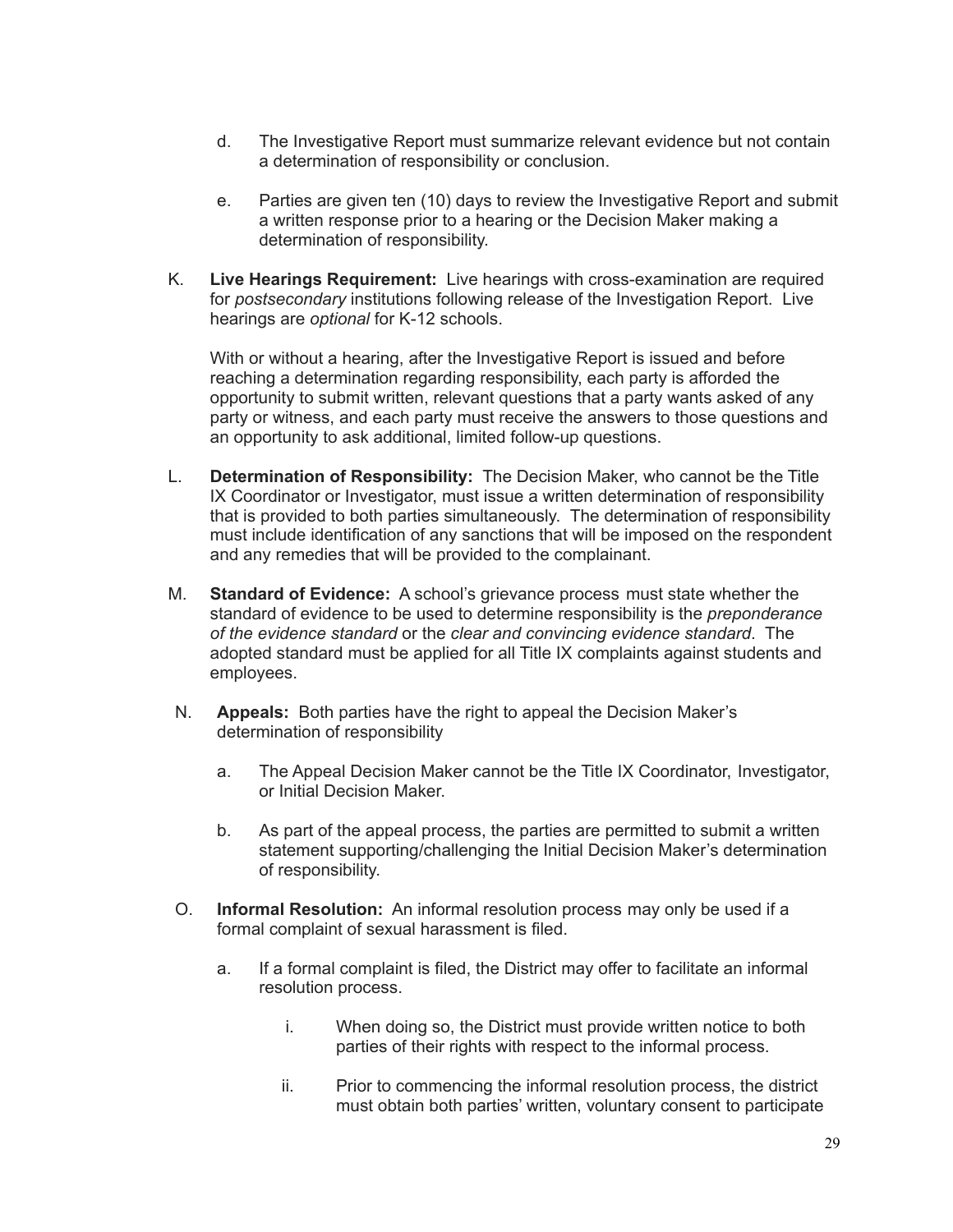in the informal process.

- b. An informal resolution process may NOT be offered in the context of a complaint alleging that an employee harassed a student.
- a. Either party may withdraw from the informal resolution process at any time prior to agreeing to a resolution.
- a. If a party withdraws from the informal resolution process, the investigation resumes.
- P. **Recordkeeping Requirements:** All documentation whether related to a formal complaint or report of sexual harassment – including statements, evidence, and transcripts – must be maintained for seven (7) years.
- Q. **Emergency Removal Provisions:** While the investigation is pending, emergency removal of the respondent is permitted under limited circumstances.
	- a. In order to emergency remove a respondent, the Title IX Coordinator, or another designated individual, must conduct a *safety and risk analysis* and determine that there is an immediate threat to the *physical* health or safety of *any* student or other individual arising from the allegations (not just the complainant).
		- i. The respondent may not be emergency removed based upon a threat to the mental health of the complainant.
		- ii. The regulations contemplate emotional/mental well-being should be addressed through supportive measures.
	- b. The notice of emergency removal must be provided to the respondent and the respondent must be afforded an opportunity to challenge the emergency removal decision.
	- c. School Districts will need to ensure their emergency removal procedures do not conflict with other school policies or legal requirements.

## **TITLE IX COORDINATORS**

Mr. Matt Young Assistant Superintendent 4820 East 71st Street, Cuyahoga Heights, OH 44125 216-429-5769 myoung@cuyhts.org

Mrs. Joy Houchen Elementary School Principal 4880 East 71st Street, Cuyahoga Heights, OH 44125 216-429-5836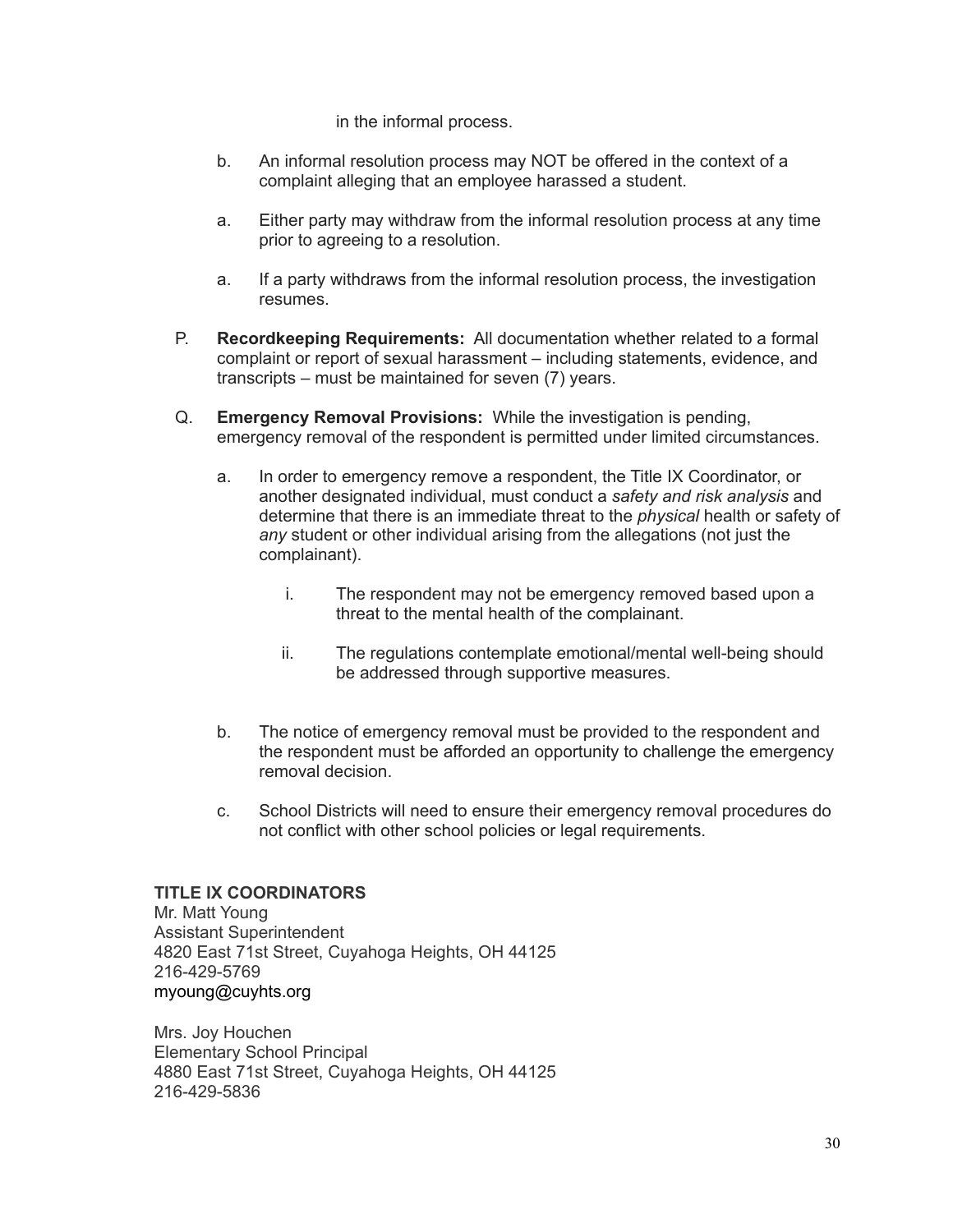jhouchen@cuyhts.org

## **TRAINING**

Pepple and Waggonner, Ltd. Attorneys at Law

- Presenter Daniel L. Lautar, Esq.
- Presenter Jacqueline Walsh Brickman, Esq.
- [Training](https://drive.google.com/file/d/1aLmOhfjVUU9XJdysqewtqjN3sIacepYA/view?usp=sharing) Outline
- [Presentation](https://drive.google.com/file/d/1caFAO5COzEyGCGfIipz4Z0xhzNAbdkiu/view?usp=sharing)

Bricker & Eckler LLP

- Level 1: General Title IX training for all K-12 staff members
	- o Presenter Katy Osborn
	- o [Presentation](https://drive.google.com/file/d/1bky4YZHfxnUX8_24nJvBje5cyeL6J_GX/view?usp=sharing)
- Level 2: K-12 Title IX investigator training
	- o Presenter Melissa Bondy
		- o Presenter Katy Osborn
		- o [Presentation](https://drive.google.com/file/d/1Qv-tsciaf-KUzDYBi9mmXWD3DbuBs8TV/view?usp=sharing)
- Level 2: K-12 Title IX report writing for investigators and decision-makers
	- o Presenter Kate Davis
	- o Presenter Beverly Meyer
	- o [Presentation](https://drive.google.com/file/d/1CARz9zeVNqYzmSb2IOR_p_zub8jlyIDw/view?usp=sharing)
- Level 2: K-12 Title IX informal resolution facilitator training
	- o Presenter Melissa Bondy
	- o Presenter Katy Osborn
- [Presentation](https://drive.google.com/file/d/1XfZlmKPlVs2gjzo608TR417PTJxrR3CK/view?usp=sharing)
- Level 2: K-12 Title IX decision-maker training
	- o Presenter Laura Anthony
	- o Presenter Beverly Meyer
	- o [Presentation](https://drive.google.com/file/d/1KnEu_QkWe-mvXtAm9jQWRaaBV3xL88Ie/view?usp=sharing)
- Level 2: K-12 Title IX coordinator/administrator training
	- o Presenter Melissa Bondy
	- o Presenter Laura Anthony
	- o [Presentation](https://drive.google.com/file/d/1TzBeJriibWOp_FFmRJHaVQibaAUUAQM1/view?usp=sharing)
- Level 2: K-12 Title IX decision-maker & live hearing training
	- o Presenter Melissa Carlton
	- o Presenter Kate Davis
	- o [Presentation](https://drive.google.com/file/d/1n4Jf86bQENeyVLMHRWd4JRgwGbhovGeS/view?usp=sharing)

## **TITLE IX GRIEVANCE PROCEDURES**

The Board is committed to promptly and equitably resolving student and employee complaints alleging Sexual Harassment. The District's response to allegations of Sexual Harassment will treat Complainants and Respondents equitably, including providing supportive measures to the Complainant and Respondent, as appropriate, and following this grievance process before imposition of any disciplinary sanctions or other actions, other than supportive measures, against the Respondent.

The Title IX Coordinator(s), along with any investigator(s), decision-maker(s), or any person(s) designated to facilitate an informal resolution process, shall not have a conflict of interest or bias for or against complainants or respondents generally or an individual complainant or respondent.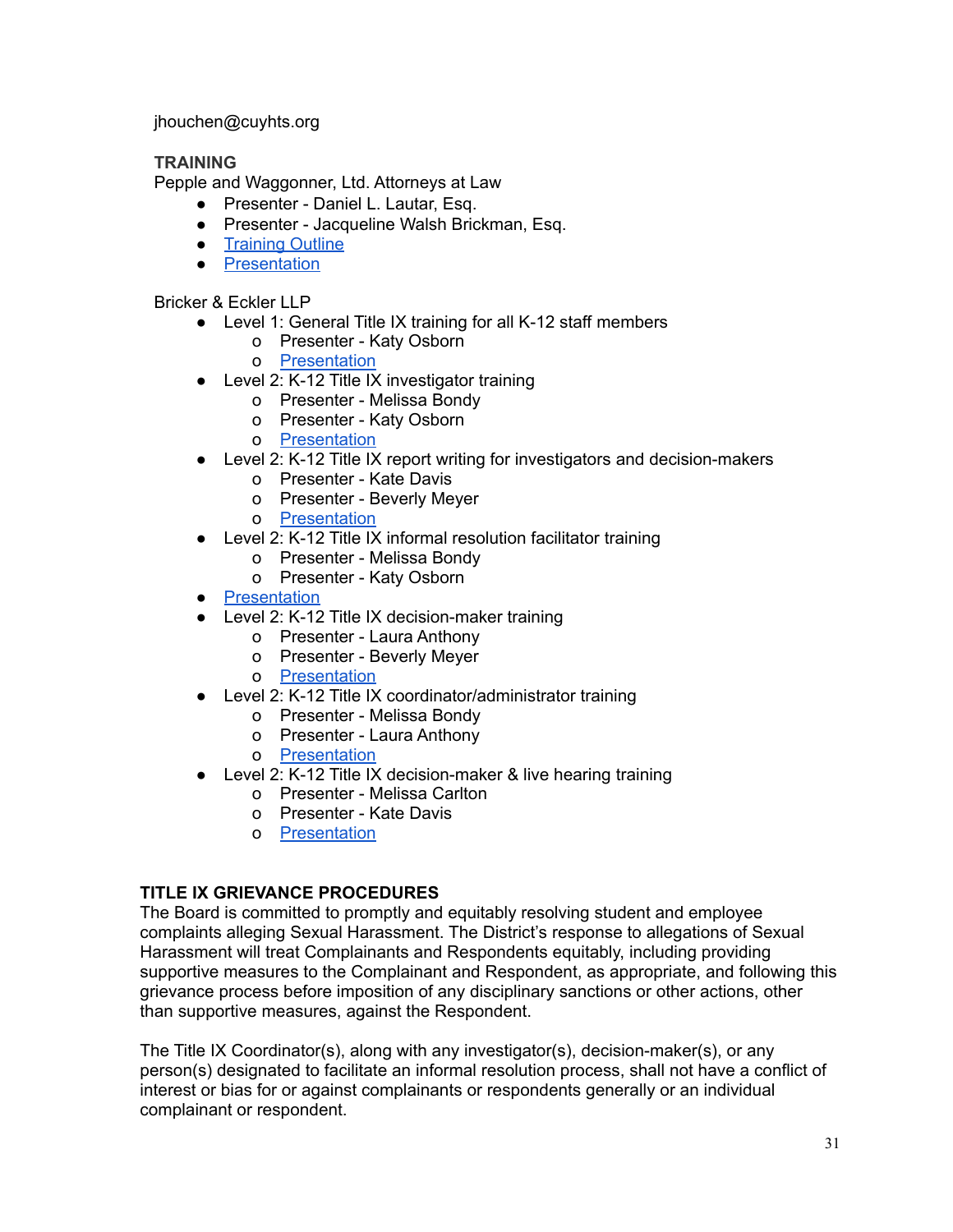If a determination of responsibility for Sexual Harassment is made against the Respondent, the Board will provide remedies to the Complainant. The remedies will be designed to restore or preserve equal access to the District's education program or activity. Potential remedies include, but are not limited to, individualized services that constitute supportive measures. Remedies may also be disciplinary or punitive in nature and may burden the Respondent.

Any student, parent/guardian, current or prospective employee or other individual within the Cuyahoga Heights Schools community who believes he/she has experienced and/or observed sex discrimination or sexual harassment ("Complainant") should promptly report the matter to a Cuyahoga Heights Schools Title IX Coordinator, a Guidance Counselor, Building Principal or other school administrator. A Title IX grievant is requested to complete a **Title IX Complaint Form**. Allegations of sex discrimination, including sexual harassment, brought forth by students, parents/guardians, current or prospective employees, and other members of the school community will be promptly investigated in an impartial and in as confidential a manner as reasonably possible, so that corrective action can be taken if necessary.

The Grievance Procedures are as follows:

- 1. In accordance with Board Policy 2266, Students, Board members, and Board employees are required, and other members of the School District community, and Third Parties are encouraged, to report allegations of sex discrimination or Sexual Harassment promptly to the/a Title IX Coordinator or to any Board employee, who will in turn notify the/a Title IX Coordinator.
	- a. In addition to accessing this **Title IX Complaint Form**, one will also be provided to Complainant. As it pertains to students, in appropriate circumstances, due to the age of the student making the complaint, a parent/guardian or school administrator may be permitted to fill out the form on the student's behalf.
	- b. A Formal Complaint may be filed with the Title IX Coordinator in person, by mail, or by electronic mail, by using the contact information set forth above. If a Formal Complaint involves allegations of Sexual Harassment by or involving the Title IX Coordinator, the Complainant should submit the Formal Complaint to the Superintendent, who will designate another person to serve in place of the Title IX Coordinator for the limited purpose of implementing the grievance process and procedures with respect to that Formal Complaint.
	- c. When the Title IX Coordinator receives a Formal Complaint or signs a Formal Complaint, the District will follow its Grievance Process and Procedures, as set forth herein. Specifically, the District will undertake an objective evaluation of all relevant evidence – including both inculpatory and exculpatory evidence – and provide that credibility determinations will not be based on a person's status as a Complainant, Respondent, or witness.
	- d. It is a violation of this policy for a Complainant(s), Respondent(s), and/or witness(es) to knowingly making false statements or knowingly submitting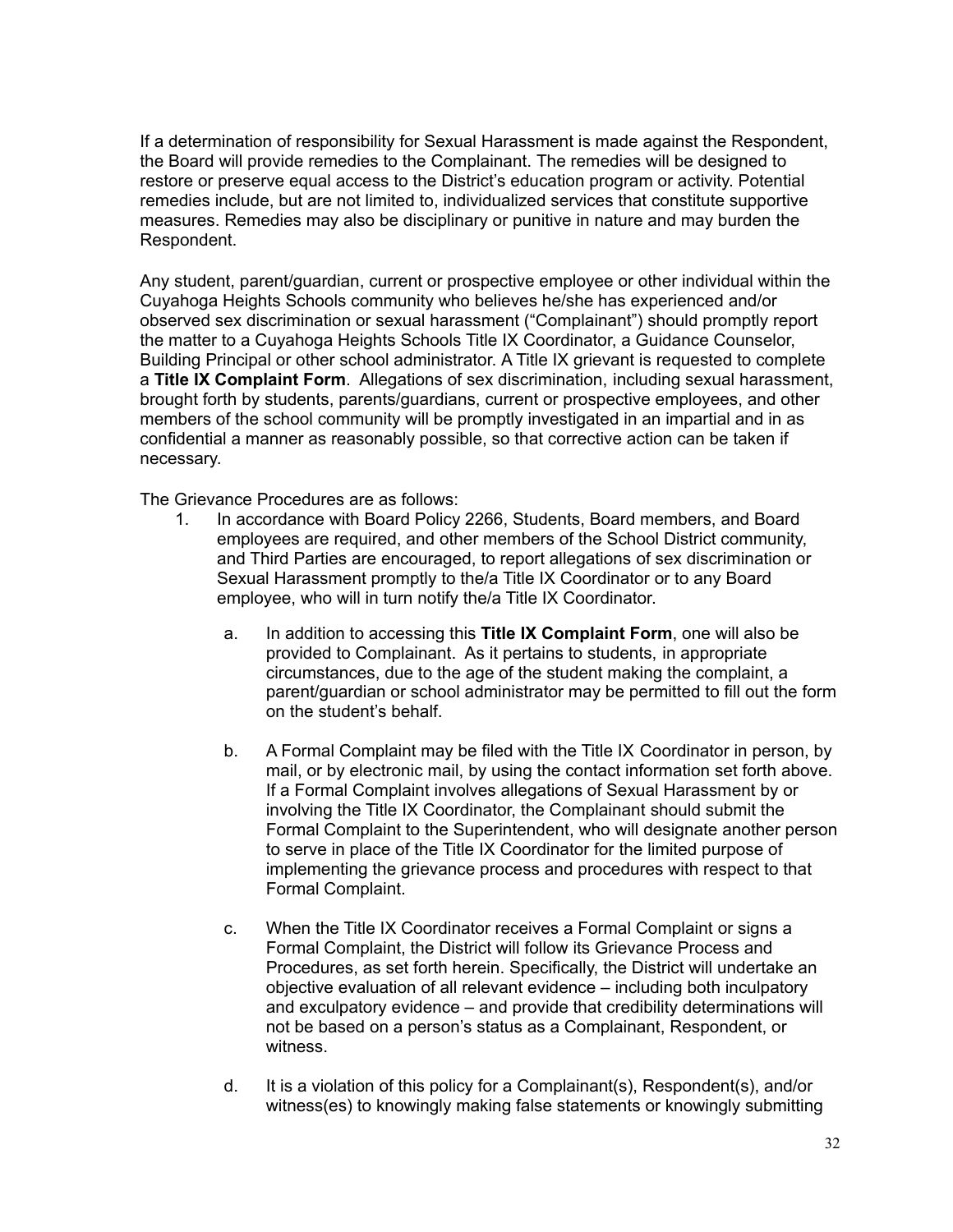false information during the grievance process, including intentionally making a false report of Sexual Harassment or submitting a false Formal Complaint. The Board will not tolerate such conduct, which is a violation of the Student Code of Conduct and the Employee/Administrator Handbook.

- e. The Respondent is presumed not responsible for the alleged conduct until a determination regarding responsibility is made at the conclusion of the grievance process.
- 2. At the time the formal complaint is filed, Cuyahoga Heights Schools will seek to conclude the grievance process, including resolving any appeals, within sixty (60) days of receipt of the Formal Complaint. Any informal resolution process could impact this schedule.
	- a. Within two (2) days of receipt of the Formal Complaint, the Title IX Coordinator sends requisite notice to parties;
	- b. Fourteen (14) calendar days (to investigate (need for advance written notice to a party and adequate time for the party to prepare before any interviews, hearings, and/or meetings; time for parties to present witnesses, including expert witnesses, and other inculpatory or exculpatory evidence);
	- c. At the conclusion of the investigation and before finalizing the investigative report, ten (10) calendar days for the parties to review the evidence and submit their feedback;
	- d. Seven (7) calendar days for the investigator to consider such feedback and prepare the investigative report;
	- e. Ten (10) calendar days for the parties to review the investigative report and submit questions and receive answers to questions submitted to parties and witnesses (if the Board permits hearings, the hearing cannot occur until the Complainant and Respondent have had a minimum of ten (10) calendar days to review the investigative report);
	- f. Seven (7) calendar days for the decision-maker(s) to prepare the decision;
	- g. Five (5) calendar days for the parties to review the decision and submit a notice of appeal;
	- h. Seven (7) calendar days for the parties to submit their written statements in support of or in opposition to the appeal; and
	- i. Seven (7) calendar days for the appeal decision-maker(s) to prepare a final decision.
- 3. If, during the course of the investigation, the Investigator becomes aware of allegations about the Complainant or Respondent that are not included in the original notice provided to the parties, the Investigator will notify the Title IX Coordinator and the Title IX Coordinator will decide whether the Investigator should investigate the additional allegations; if the Title IX Coordinator decides to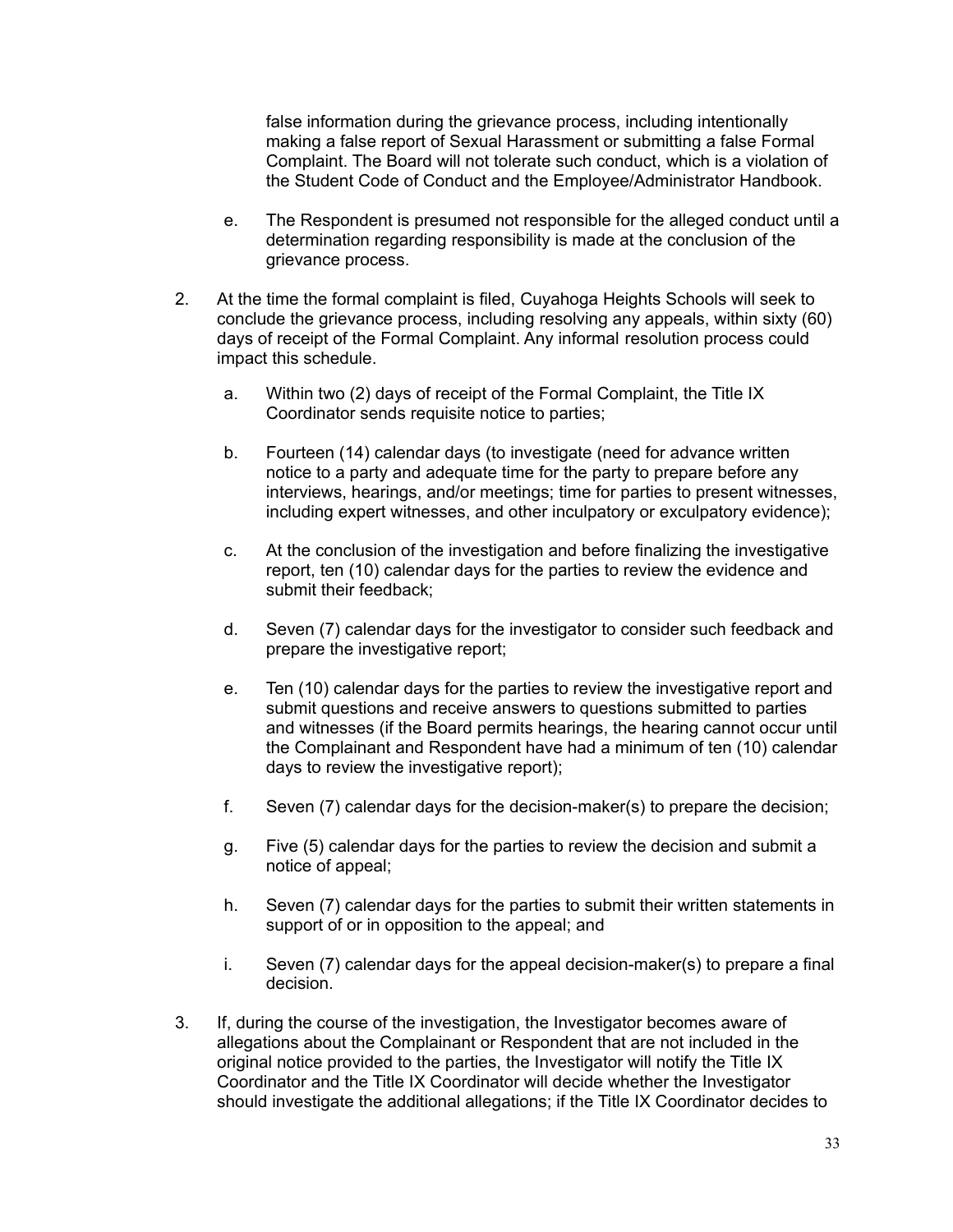include the new allegations as part of the investigation, the Title IX Coordinator will provide notice of the additional allegations to the parties whose identities are known.

## **RETALIATION**

- 1. Neither the Board nor any other person may intimidate, threaten, coerce, or discriminate against any individual for the purpose of interfering with any right or privilege secured by Title IX, its implementing regulations, or this policy, or because the individual made a report or complaint, testified, assisted, or participated or refused to participate in any manner in an investigation, proceeding, or hearing under this policy. Intimidation, threats, coercion, or discrimination, including charges against an individual for code of conduct violations that do not involve sex discrimination or Sexual Harassment, but arise out of the same facts or circumstances as a report or complaint of sex discrimination, or a report or Formal Complaint of Sexual Harassment, for the purpose of interfering with any right or privilege secured by Title IX, its implementing regulations, or this policy, constitutes retaliation. Retaliation against a person for making a report of Sexual Harassment, filing a Formal Complaint, or participating in an investigation and/or hearing, is a serious violation of this policy that can result in imposition of disciplinary sanctions/consequences and/or other appropriate remedies.
- 2. Complaints alleging retaliation may be filed according to the grievance procedures set forth above.
- 3. The exercise of rights protected under the First Amendment of the United States Constitution does not constitute retaliation prohibited under this policy.
- 4. Charging an individual with a code of conduct violation for making a materially false statement in bad faith in the course of a grievance proceeding under this policy shall not constitute retaliation, provided, however, that a determination regarding responsibility, alone, is not sufficient to conclude that any party made a materially false statement in bad faith.

## **CONFIDENTIALITY**

The District will keep confidential the identity of any individual who has made a report or complaint of sex discrimination, including any individual who has made a report or filed a Formal Complaint of Sexual Harassment, any Complainant, any individual who has been reported to be the perpetrator of sex discrimination, any Respondent, and any witness, except as may be permitted by the Family Educational Rights and Privacy Act ("FERPA"), 20 U.S.C. 1232g, or FERPA regulations, 34 CFR part 99, or as required by law, or to carry out the purposes of 34 CFR part 106, including the conduct of any investigation, hearing, or judicial proceeding arising thereunder (i.e., the District's obligation to maintain confidentiality shall not impair or otherwise affect the Complainant's and Respondent's receipt of the information to which they are entitled related to the investigative record and determination of responsibility).